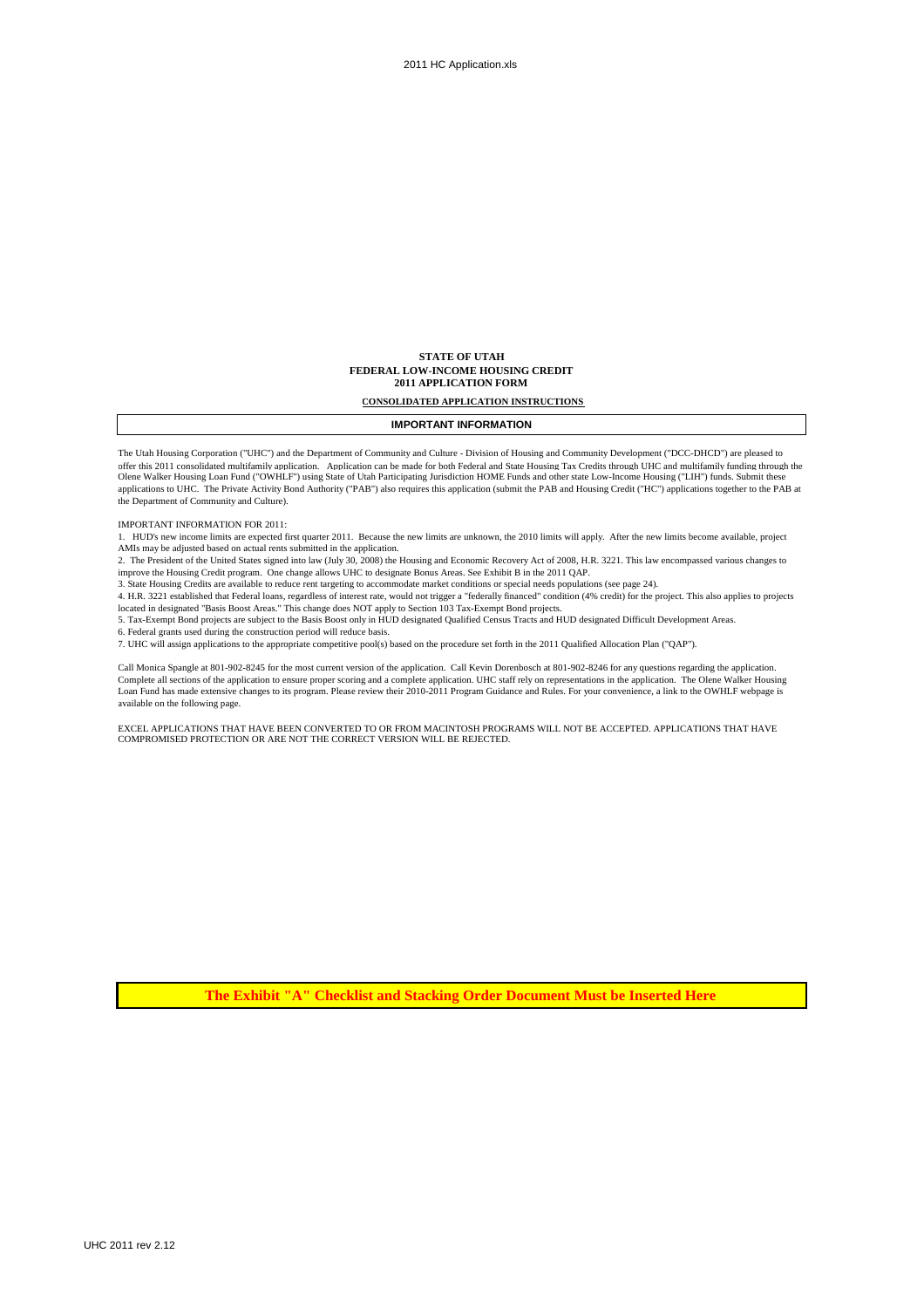| <b>STATE OF UTAH</b>                      |  |
|-------------------------------------------|--|
| <b>2011 CONSOLIDATED APPLICATION FORM</b> |  |
|                                           |  |

| <b>Please Check Box if enclosed:</b>            |                                                                                                                                                                    |                                                                                                 |  |  |  |
|-------------------------------------------------|--------------------------------------------------------------------------------------------------------------------------------------------------------------------|-------------------------------------------------------------------------------------------------|--|--|--|
|                                                 | 1 Submit the following number of CDs and Complete Application Packages as follows:<br>Original Application & Exhibits in file folder with Tabs(fastened on top): 1 |                                                                                                 |  |  |  |
|                                                 | <b>Monica Spangle</b><br><b>Email Consolidated Excel Appl. to:</b>                                                                                                 | Total Binders with Tabs:<br><b>Total Application Packages:</b>                                  |  |  |  |
|                                                 | <b>Deliver UHC Fee and Application Packages to:</b>                                                                                                                | UHC HC fee:                                                                                     |  |  |  |
|                                                 | <b>Utah Housing Corporation</b><br><b>Attention: Multifamily Finance Division</b><br>2479 S Lake Park Blvd.                                                        | \$                                                                                              |  |  |  |
|                                                 | West Valley City, Utah 84120<br>2 Deliver Bond Project application and fees to Private Activity Bond Committee:<br><b>PAB Fee and 3 Application Packages to:</b>   | PAB fee:                                                                                        |  |  |  |
|                                                 | <b>Division of Community and Culture</b><br><b>Attention: Roxanne Graham</b>                                                                                       | \$                                                                                              |  |  |  |
|                                                 | 324 South State Street, Suite 500<br>Salt Lake City, Utah 84111                                                                                                    |                                                                                                 |  |  |  |
| <b>Important Websites for this application:</b> |                                                                                                                                                                    |                                                                                                 |  |  |  |
| <b>Utah Housing Corporation</b>                 | <b>Utah Housing Corporation</b>                                                                                                                                    |                                                                                                 |  |  |  |
| <b>OWHLF</b>                                    |                                                                                                                                                                    | Olene Walker Housing Loan Fund - Check for the Additional Documents Required for this Financing |  |  |  |
| <b>PAB Website</b>                              | Private Activity Bond Committee                                                                                                                                    |                                                                                                 |  |  |  |

Applications lacking documentation may be considered non-conforming and returned without consideration. ALL scores must be supported by third-party documentation.

| <b>Basic Application Input Instructions</b> |
|---------------------------------------------|
|                                             |

Homeless Housing Supportive Services Plans

| 1. Moving around in the application: The application is "Protected" to prevent deletion of formulas and<br>text. USE the TAB key to get from one cell to another. You may pass by a cell you think needs to have<br>some data entered, however, these cells will be automatically updated as the application is completed. |  |
|----------------------------------------------------------------------------------------------------------------------------------------------------------------------------------------------------------------------------------------------------------------------------------------------------------------------------|--|
| 2. Enter an "X" [shift+X] into check boxes when applicable or leave blank. Do not enter "No" or "n/a"                                                                                                                                                                                                                      |  |
| 3. Enter "Yes" or "No" for questions on entry lines. Sample: Is project in a Qualified Census Tract?                                                                                                                                                                                                                       |  |
| 4. Use NUMBERS, not "one", "two", "third", etc. Also avoid 1st, 5th, etc. Enter dates in "4/10/02" format.                                                                                                                                                                                                                 |  |
| 5. HELP! If you see a small flag at the top right corner of a cell, move the mouse cursor over<br>the cell for HELP assistance.<br><b>OR</b><br>x                                                                                                                                                                          |  |
| 6. Error Messages appear as: < Rents exceed 60% limit > See HC Score spreadsheet for explanations.                                                                                                                                                                                                                         |  |
| 7. Several "links" to other tabs and websites / email can be selected.<br><b>Bond Tab</b>                                                                                                                                                                                                                                  |  |
| 8. Pull-down lists are used in certain fields. CLICK on cell to select item from the list.<br>Select Me!                                                                                                                                                                                                                   |  |

**PAB Website Supportive Housing**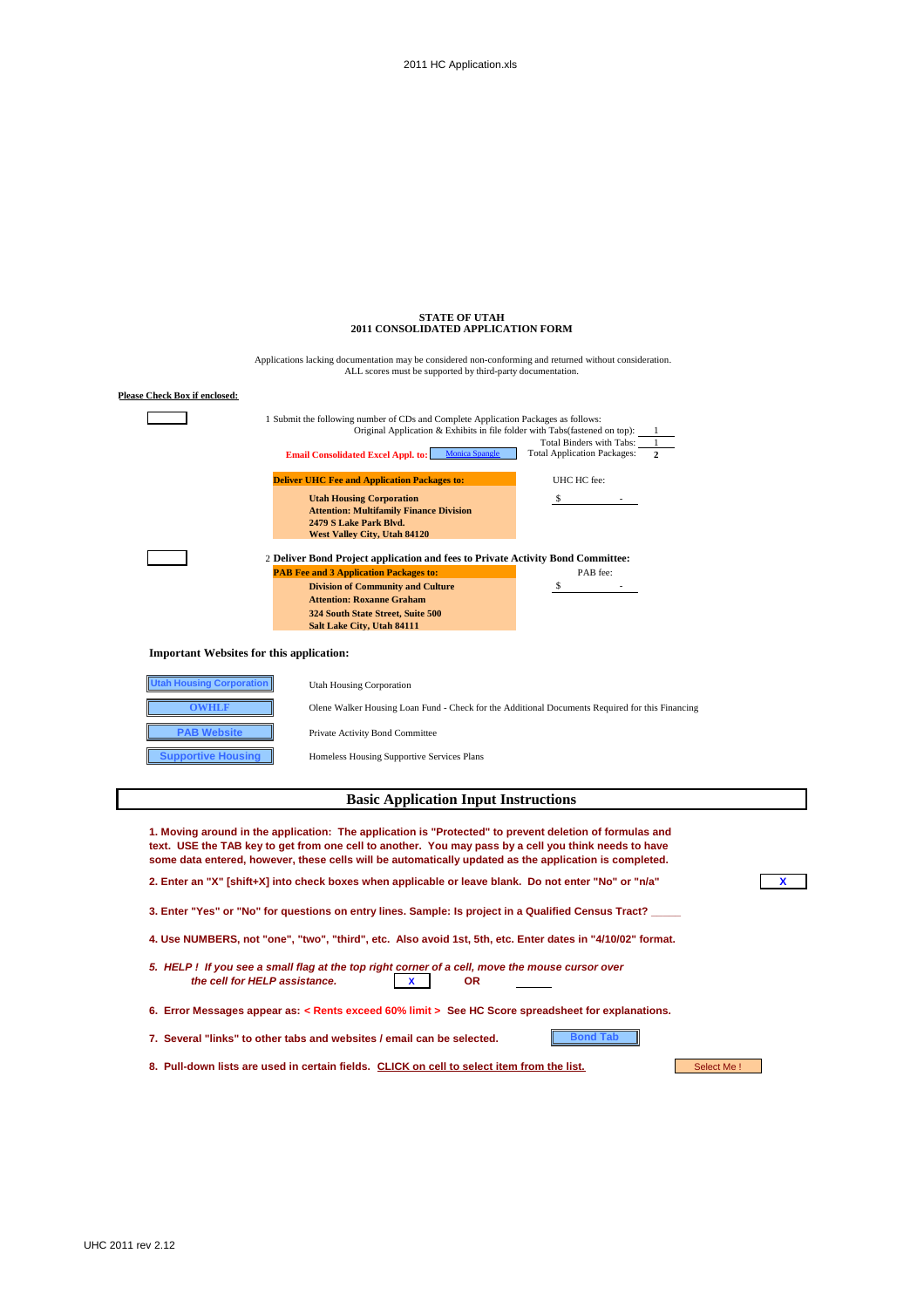| UHC 2011 rev 2.12<br>Copyright 1996-2011 UHC, All Rights Reserved.                                                                                                                                                                     |                                                                                                                                           |                                                 |             | 2011-12<br>FOR UHC USE ONLY<br>APPLICATION RECEIVED<br>DATE:<br>TIME:<br>BY: |  |
|----------------------------------------------------------------------------------------------------------------------------------------------------------------------------------------------------------------------------------------|-------------------------------------------------------------------------------------------------------------------------------------------|-------------------------------------------------|-------------|------------------------------------------------------------------------------|--|
|                                                                                                                                                                                                                                        | FEDERAL LOW-INCOME HOUSING CREDIT<br><b>CONSOLIDATED APPLICATION FORM</b>                                                                 | <b>STATE OF UTAH</b>                            |             |                                                                              |  |
| All Information Must Be Completed or Application May Be Rejected as Non-Conforming                                                                                                                                                     |                                                                                                                                           |                                                 |             |                                                                              |  |
| DATE OF APPLICATION                                                                                                                                                                                                                    | Other Applications<br>(Submit to UHC)<br>Olene Walker Housing Loan Fund                                                                   | <b>HC Competitive Cycles</b><br>(Submit to UHC) | Oct 1, 2010 | HC & PAB (Bond) Cycles<br>November 30, 2009<br>March 1, 2010<br>June 1, 2010 |  |
|                                                                                                                                                                                                                                        |                                                                                                                                           |                                                 |             | September 30, 2010                                                           |  |
| <b>APPLICATION TYPE</b>                                                                                                                                                                                                                |                                                                                                                                           |                                                 |             | October 25, 2010                                                             |  |
| Initial                                                                                                                                                                                                                                |                                                                                                                                           |                                                 |             |                                                                              |  |
| Resubmitted (Same Credit yr.)                                                                                                                                                                                                          |                                                                                                                                           |                                                 |             |                                                                              |  |
| PROJECT NAME AND ADDRESS                                                                                                                                                                                                               |                                                                                                                                           |                                                 |             |                                                                              |  |
| Name                                                                                                                                                                                                                                   |                                                                                                                                           |                                                 |             |                                                                              |  |
|                                                                                                                                                                                                                                        | <u> 1980 - Johann Barn, mars eta bainar eta baina eta baina eta baina eta baina eta baina eta baina eta baina e</u>                       |                                                 |             |                                                                              |  |
| Address and the contract of the contract of the contract of the contract of the contract of the contract of the contract of the contract of the contract of the contract of the contract of the contract of the contract of th<br>City |                                                                                                                                           | State                                           | Utah        | Zip                                                                          |  |
|                                                                                                                                                                                                                                        | Need a District or Census Tract Number? CLICK on the applicable salmon colored CELL, then follow instructions.                            |                                                 |             |                                                                              |  |
|                                                                                                                                                                                                                                        |                                                                                                                                           | <b>Failed to enter Census Tract Number</b>      |             |                                                                              |  |
|                                                                                                                                                                                                                                        |                                                                                                                                           |                                                 |             | Need Census Tract # for Rehab Project? Use Website>>                         |  |
| <b>Select County</b><br>County                                                                                                                                                                                                         | <b>Census Tract</b>                                                                                                                       | 0000.00                                         |             | Need Census Tract # for New Project? Use Website>>                           |  |
| TRAX/FrontRunner Basis Boost: No                                                                                                                                                                                                       |                                                                                                                                           | UHC Bonus County: No                            |             | Project Located in a MSA? No                                                 |  |
| Qualified Census Tract: No                                                                                                                                                                                                             |                                                                                                                                           | HUD DDA: No                                     |             | UHC Rural Area? No                                                           |  |
| Fed. Congressional Dist: Select                                                                                                                                                                                                        | State Senate Dist:                                                                                                                        | Select                                          |             | State House District:<br>Select                                              |  |
| <b>Congressional Website:</b>                                                                                                                                                                                                          | <b>UT Senate Website:</b>                                                                                                                 |                                                 |             | UT House Website:                                                            |  |
|                                                                                                                                                                                                                                        | For the Congressional District number: Enter project Zip or address and you will find the District Number in the PARENTHESES (D-02) = $2$ |                                                 |             |                                                                              |  |
|                                                                                                                                                                                                                                        | <b>Pertinent Criteria and Credit Type</b>                                                                                                 |                                                 |             |                                                                              |  |
| The total Initial and Extended Use periods will be 99 years.                                                                                                                                                                           |                                                                                                                                           |                                                 |             |                                                                              |  |
|                                                                                                                                                                                                                                        | Weighted Percent of Median being served: 0.00 % based on Average Median Income (AMI) data for CURRENT year.                               |                                                 |             |                                                                              |  |
| Type of Housing Credit Requested                                                                                                                                                                                                       |                                                                                                                                           |                                                 |             |                                                                              |  |
|                                                                                                                                                                                                                                        |                                                                                                                                           |                                                 |             |                                                                              |  |

i.

Select One

Tax-exempt Bond Project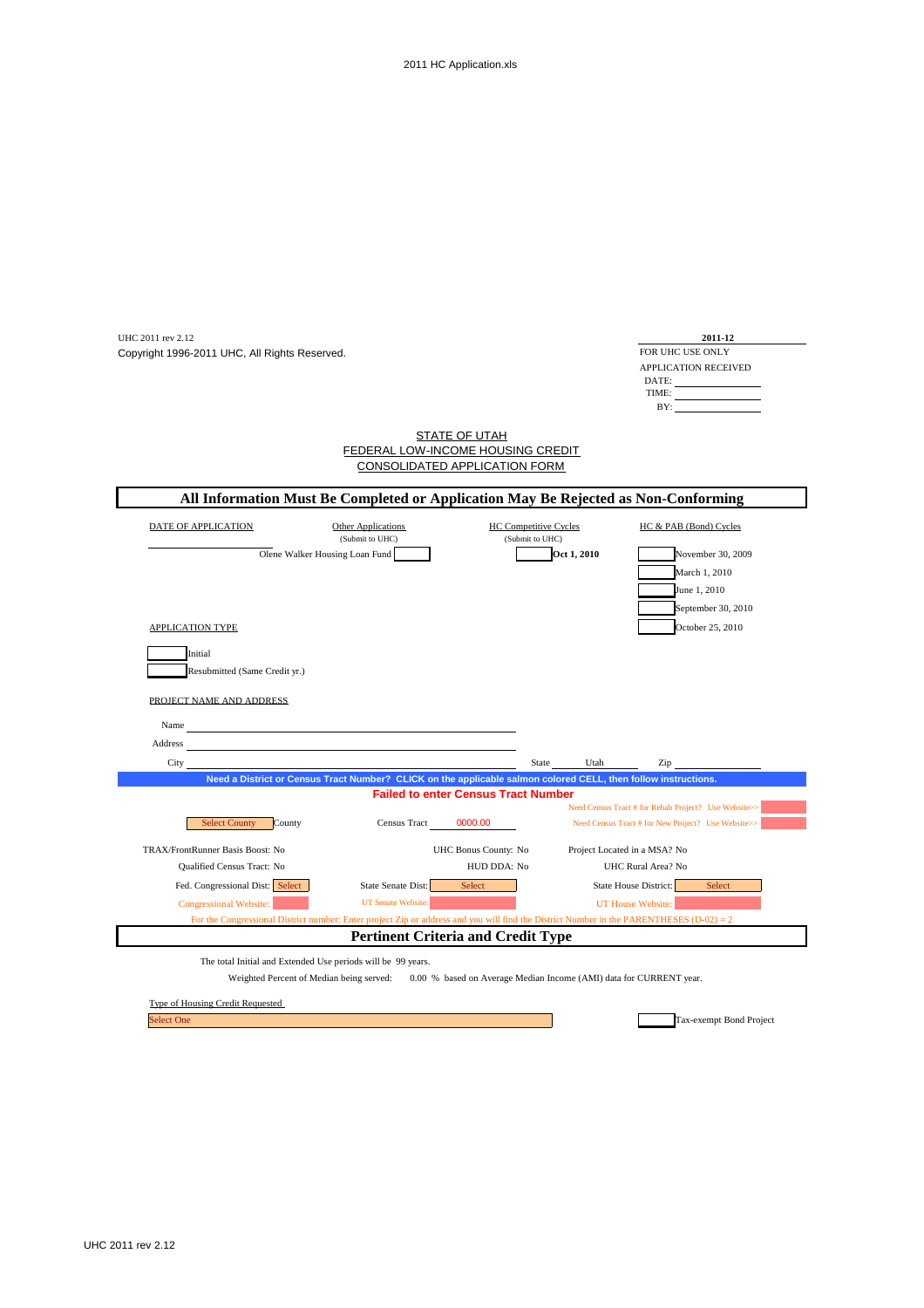| <b>APPLICANT INFORMATION</b> (Sponsor Company Submitting Application)      |                                                                                                                                                                                                                                |                                                                                                                                                                                                                                                                                                                                                                                             |       |                     |             |                          |
|----------------------------------------------------------------------------|--------------------------------------------------------------------------------------------------------------------------------------------------------------------------------------------------------------------------------|---------------------------------------------------------------------------------------------------------------------------------------------------------------------------------------------------------------------------------------------------------------------------------------------------------------------------------------------------------------------------------------------|-------|---------------------|-------------|--------------------------|
|                                                                            | Applicant Type Select One                                                                                                                                                                                                      |                                                                                                                                                                                                                                                                                                                                                                                             |       |                     |             |                          |
|                                                                            |                                                                                                                                                                                                                                |                                                                                                                                                                                                                                                                                                                                                                                             |       |                     |             |                          |
| Name                                                                       |                                                                                                                                                                                                                                |                                                                                                                                                                                                                                                                                                                                                                                             |       |                     |             | Select One               |
|                                                                            | Address and the state of the state of the state of the state of the state of the state of the state of the state of the state of the state of the state of the state of the state of the state of the state of the state of th |                                                                                                                                                                                                                                                                                                                                                                                             |       | State               |             | Type                     |
|                                                                            |                                                                                                                                                                                                                                |                                                                                                                                                                                                                                                                                                                                                                                             |       |                     |             |                          |
|                                                                            | City<br>Contact Person                                                                                                                                                                                                         | Email                                                                                                                                                                                                                                                                                                                                                                                       |       | State               |             | $\mathsf{Zip}$           |
|                                                                            | Title <b>The Community of the Community</b> Section 2014                                                                                                                                                                       |                                                                                                                                                                                                                                                                                                                                                                                             |       |                     |             |                          |
|                                                                            |                                                                                                                                                                                                                                | Fax Number                                                                                                                                                                                                                                                                                                                                                                                  |       |                     |             |                          |
|                                                                            |                                                                                                                                                                                                                                |                                                                                                                                                                                                                                                                                                                                                                                             |       |                     |             |                          |
| <b>Applicant Experience</b><br>Housing Credit Experience: Select One       |                                                                                                                                                                                                                                |                                                                                                                                                                                                                                                                                                                                                                                             |       |                     |             |                          |
|                                                                            |                                                                                                                                                                                                                                |                                                                                                                                                                                                                                                                                                                                                                                             |       |                     |             |                          |
| PROJECT OWNER INFORMATION                                                  |                                                                                                                                                                                                                                |                                                                                                                                                                                                                                                                                                                                                                                             |       |                     |             |                          |
|                                                                            |                                                                                                                                                                                                                                |                                                                                                                                                                                                                                                                                                                                                                                             |       |                     |             |                          |
| Name                                                                       |                                                                                                                                                                                                                                |                                                                                                                                                                                                                                                                                                                                                                                             |       | State               |             | Select One<br>Type       |
|                                                                            | Federal Identification Number                                                                                                                                                                                                  |                                                                                                                                                                                                                                                                                                                                                                                             |       |                     | Date Formed |                          |
| Address                                                                    |                                                                                                                                                                                                                                |                                                                                                                                                                                                                                                                                                                                                                                             |       |                     |             |                          |
|                                                                            |                                                                                                                                                                                                                                |                                                                                                                                                                                                                                                                                                                                                                                             |       | State               |             | $\mathsf{Zip}$           |
| Signatory                                                                  |                                                                                                                                                                                                                                |                                                                                                                                                                                                                                                                                                                                                                                             | Title |                     |             |                          |
| Name of General Partner(s)/Officers                                        |                                                                                                                                                                                                                                |                                                                                                                                                                                                                                                                                                                                                                                             |       |                     |             |                          |
|                                                                            |                                                                                                                                                                                                                                | Tel. The contract of the contract of the contract of the contract of the contract of the contract of the contract of the contract of the contract of the contract of the contract of the contract of the contract of the contr                                                                                                                                                              |       | Ownership ________% |             |                          |
|                                                                            |                                                                                                                                                                                                                                | $\begin{picture}(150,10) \put(0,0){\dashbox{0.5}(10,0){ }} \put(15,0){\circle{10}} \put(15,0){\circle{10}} \put(15,0){\circle{10}} \put(15,0){\circle{10}} \put(15,0){\circle{10}} \put(15,0){\circle{10}} \put(15,0){\circle{10}} \put(15,0){\circle{10}} \put(15,0){\circle{10}} \put(15,0){\circle{10}} \put(15,0){\circle{10}} \put(15,0){\circle{10}} \put(15,0){\circle{10}} \put(15$ |       | Ownership _______%  |             |                          |
|                                                                            |                                                                                                                                                                                                                                | Tel.                                                                                                                                                                                                                                                                                                                                                                                        |       | Ownership           |             | $\frac{9}{6}$            |
| Previous HC or Sec. 103 Bond participation of General Partner or Applicant |                                                                                                                                                                                                                                |                                                                                                                                                                                                                                                                                                                                                                                             |       |                     |             |                          |
| Project Name and Location                                                  |                                                                                                                                                                                                                                | State                                                                                                                                                                                                                                                                                                                                                                                       |       | Date of Application |             | <b>Status of Project</b> |
|                                                                            |                                                                                                                                                                                                                                |                                                                                                                                                                                                                                                                                                                                                                                             |       |                     |             |                          |
|                                                                            |                                                                                                                                                                                                                                |                                                                                                                                                                                                                                                                                                                                                                                             |       |                     |             |                          |
|                                                                            |                                                                                                                                                                                                                                |                                                                                                                                                                                                                                                                                                                                                                                             |       |                     |             |                          |
|                                                                            |                                                                                                                                                                                                                                |                                                                                                                                                                                                                                                                                                                                                                                             |       |                     |             |                          |
|                                                                            |                                                                                                                                                                                                                                |                                                                                                                                                                                                                                                                                                                                                                                             |       |                     |             |                          |
|                                                                            |                                                                                                                                                                                                                                |                                                                                                                                                                                                                                                                                                                                                                                             |       |                     |             |                          |
|                                                                            |                                                                                                                                                                                                                                |                                                                                                                                                                                                                                                                                                                                                                                             |       |                     |             |                          |
| <b>Development Team Information</b>                                        |                                                                                                                                                                                                                                |                                                                                                                                                                                                                                                                                                                                                                                             |       |                     |             |                          |
|                                                                            |                                                                                                                                                                                                                                | Please list the name, address and telephone number of each member of the development team                                                                                                                                                                                                                                                                                                   |       |                     |             |                          |
| Developer                                                                  |                                                                                                                                                                                                                                |                                                                                                                                                                                                                                                                                                                                                                                             |       |                     |             |                          |
| General Partner                                                            |                                                                                                                                                                                                                                |                                                                                                                                                                                                                                                                                                                                                                                             |       |                     |             |                          |
| Contractor                                                                 |                                                                                                                                                                                                                                |                                                                                                                                                                                                                                                                                                                                                                                             |       |                     |             |                          |
| Management Company                                                         |                                                                                                                                                                                                                                |                                                                                                                                                                                                                                                                                                                                                                                             |       |                     |             |                          |
| Sponsoring Organization<br>Development Consultant                          |                                                                                                                                                                                                                                |                                                                                                                                                                                                                                                                                                                                                                                             |       |                     |             |                          |
|                                                                            |                                                                                                                                                                                                                                |                                                                                                                                                                                                                                                                                                                                                                                             |       |                     |             |                          |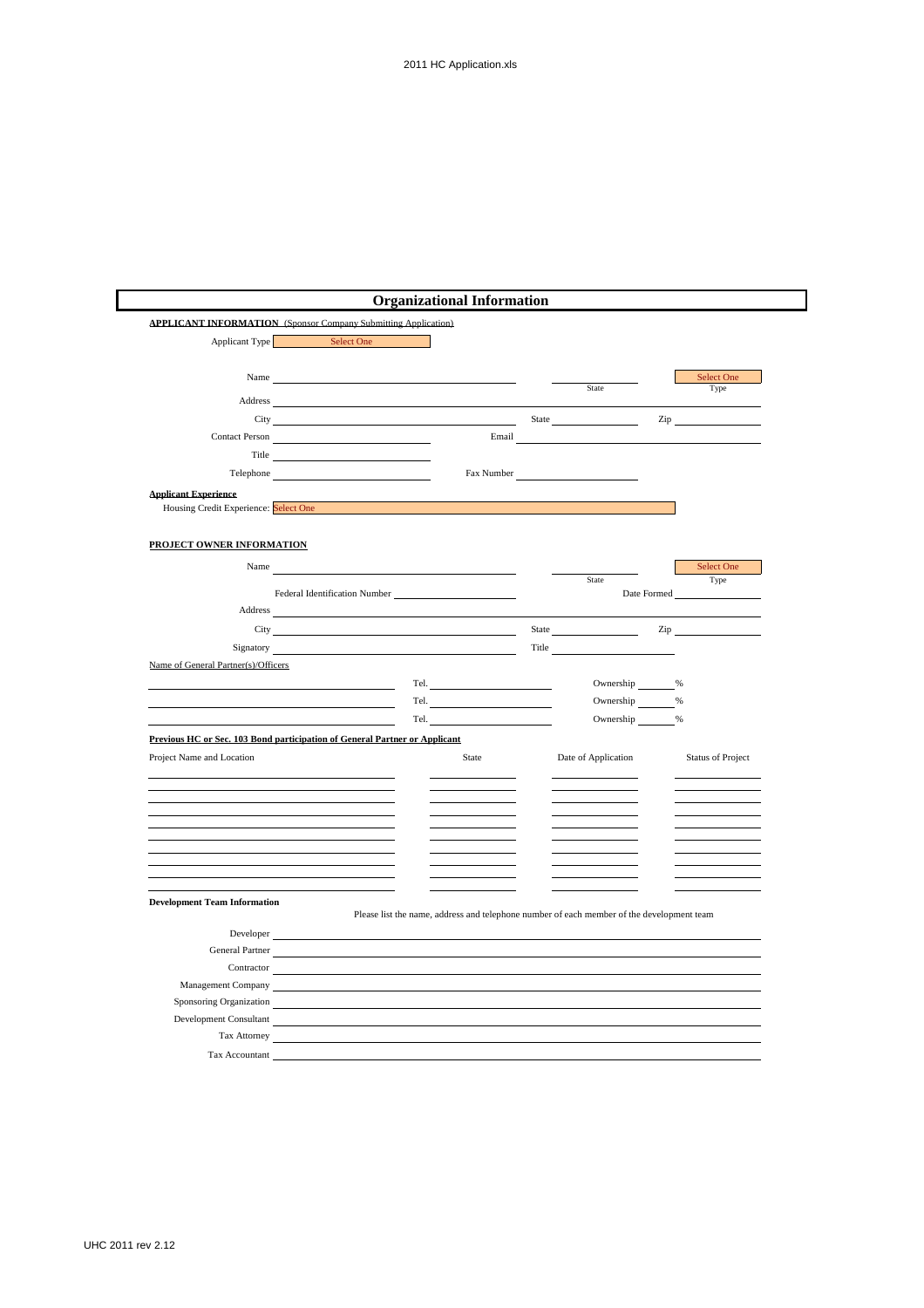#### **NONPROFIT PARTICIPATION IN OWNERSHIP STRUCTURE**

Complete the following if a 501(c) if Nonprofit is a part of the Project Owner's structure. Does the Project Owner elect to be subject to Nonprofit ownership rules and regulations and receive points as participating in the Nonprofit pool (see 2 below)? (No Nonprofit points will be given if selecting "No")

#### **NONPROFIT PARTNERSHIP INFORMATION - IF APPLICABLE**

For Nonprofit POINTS (also includes CHDO organizations), the following information must be provided:

- (1) Articles of Incorporation or By-Laws evidencing that exempt purposes of applicant include fostering of Low-Income Housing.
- (2) IRS Determination Letter as to Internal Revenue Code Section 501(c) Status.

To qualify for the Nonprofit set-aside, the Nonprofit applicant must materially participate in the development and operation of the project throughout the compliance period within the meaning of IRC 469(h). A Nonprofit shall be treated as materially participating in an activity only if the Nonprofit is involved in the operations of the activity on a basis which is regular, continuous and substantial. The Nonprofit organization may not be affiliated with or controlled by a for-profit corporation and must own an interest in the project.

| $501(c)(3)$ Organization                                 | $501(c)(4)$ Organization            |
|----------------------------------------------------------|-------------------------------------|
| Exempt purposes includes fostering of Low-Income Housing | Other                               |
| Exempt from tax under Section 501(a)                     | <b>Tax Exempt Government Agency</b> |

|  |       | 501(c)(4) Organization |                            |  |
|--|-------|------------------------|----------------------------|--|
|  | Other |                        |                            |  |
|  |       |                        | Tax Exempt Government Agen |  |
|  |       |                        |                            |  |

Yes No

(NOT a "Nonprofit" for Housing Credit purposes)

Describe the Nonprofit's participation in the development and operation of the project. List other activity or involvement in low-income housing projects. If an allocation is made to a Nonprofit that received Nonprofit points, the Nonprofit's participation must be significant and cause real benefit to the project, the population served and the continuation of the Nonprofit's ability to meet its goals. (See Exhibit "D" in the Qualified Allocation Plan)

|         | If a CHDO, provide certificate of designation and State/HUD contact and telephone number where the CHDO is registered. |       |  |
|---------|------------------------------------------------------------------------------------------------------------------------|-------|--|
| Name    | Phone                                                                                                                  | Email |  |
| Address |                                                                                                                        | Fax   |  |

City State Zip List the Names of Board members and Officers for the Nonprofit organization. Are any of these representatives of

special needs housing groups, i.e., homeless advocates, etc? If so, provide the name of the organization and description.

Provide a copy of the latest Annual Report to identify all paid full-time key management and sources and amount of funds for annual operating expenses and current programs.

# **Notification of Local Official**

| the information requested below.                                                                                             | Section 42 of the Code requires that UHC notify the local political jurisdiction of this application for Housing Credits. Please complete |
|------------------------------------------------------------------------------------------------------------------------------|-------------------------------------------------------------------------------------------------------------------------------------------|
| Name of Political Jurisdiction                                                                                               |                                                                                                                                           |
| Name of Mayor                                                                                                                |                                                                                                                                           |
| Name of Chief Administrative Officer                                                                                         |                                                                                                                                           |
| Title<br>the contract of the contract of the contract of the contract of the contract of                                     | Telephone<br>the contract of the contract of the contract of the contract of the contract of the contract of                              |
| Address                                                                                                                      |                                                                                                                                           |
| City<br><u> 1980 - Jan Stein Stein Stein Stein Stein Stein Stein Stein Stein Stein Stein Stein Stein Stein Stein Stein S</u> | $\mathsf{Zip} \xrightarrow{\qquad \qquad }$                                                                                               |
| Name of Zoning Official                                                                                                      |                                                                                                                                           |
| Phone                                                                                                                        | Fax Number                                                                                                                                |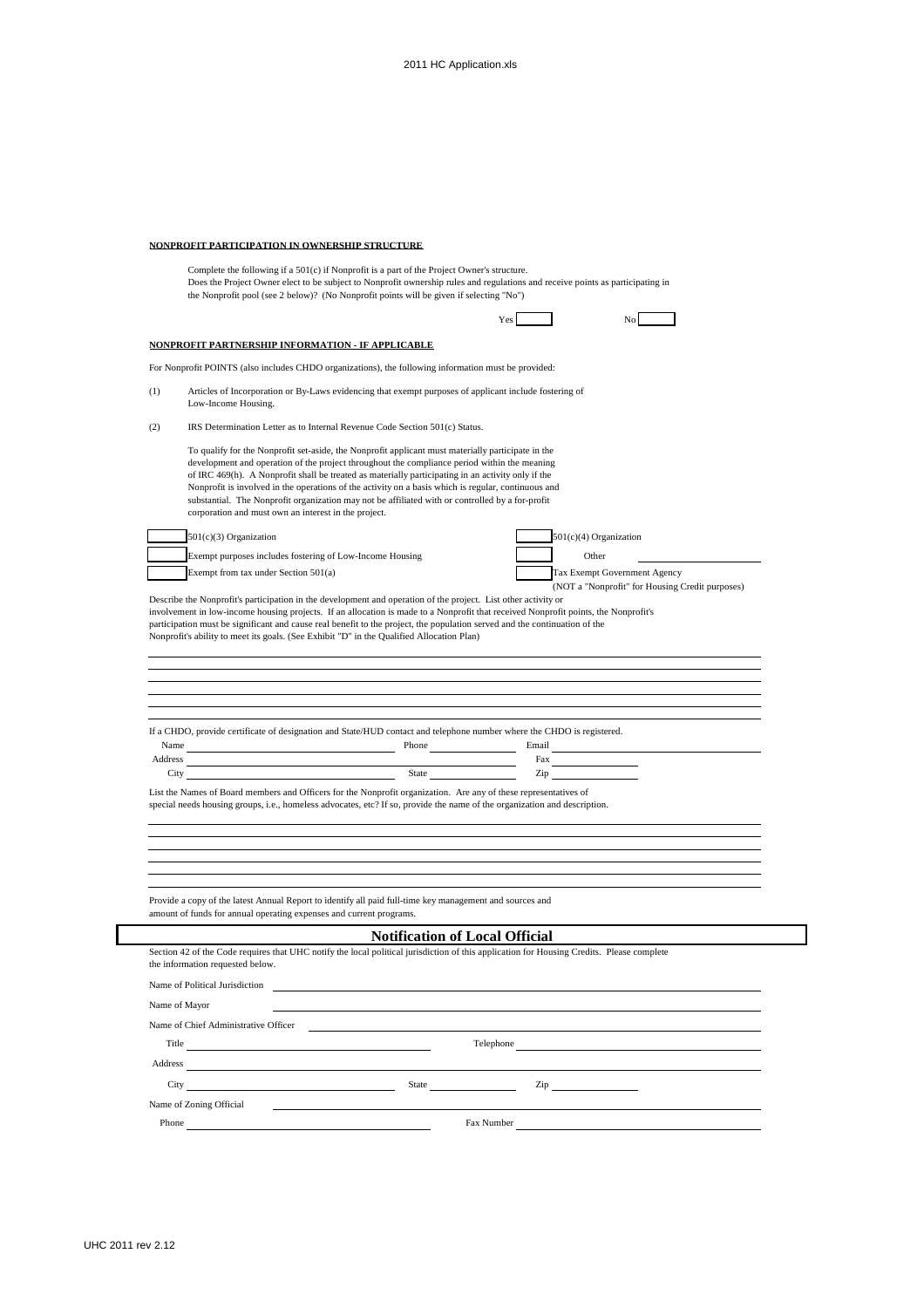

\*\*A Community Service Facility is allowed 25% of its basis to be included in Eligible Basis.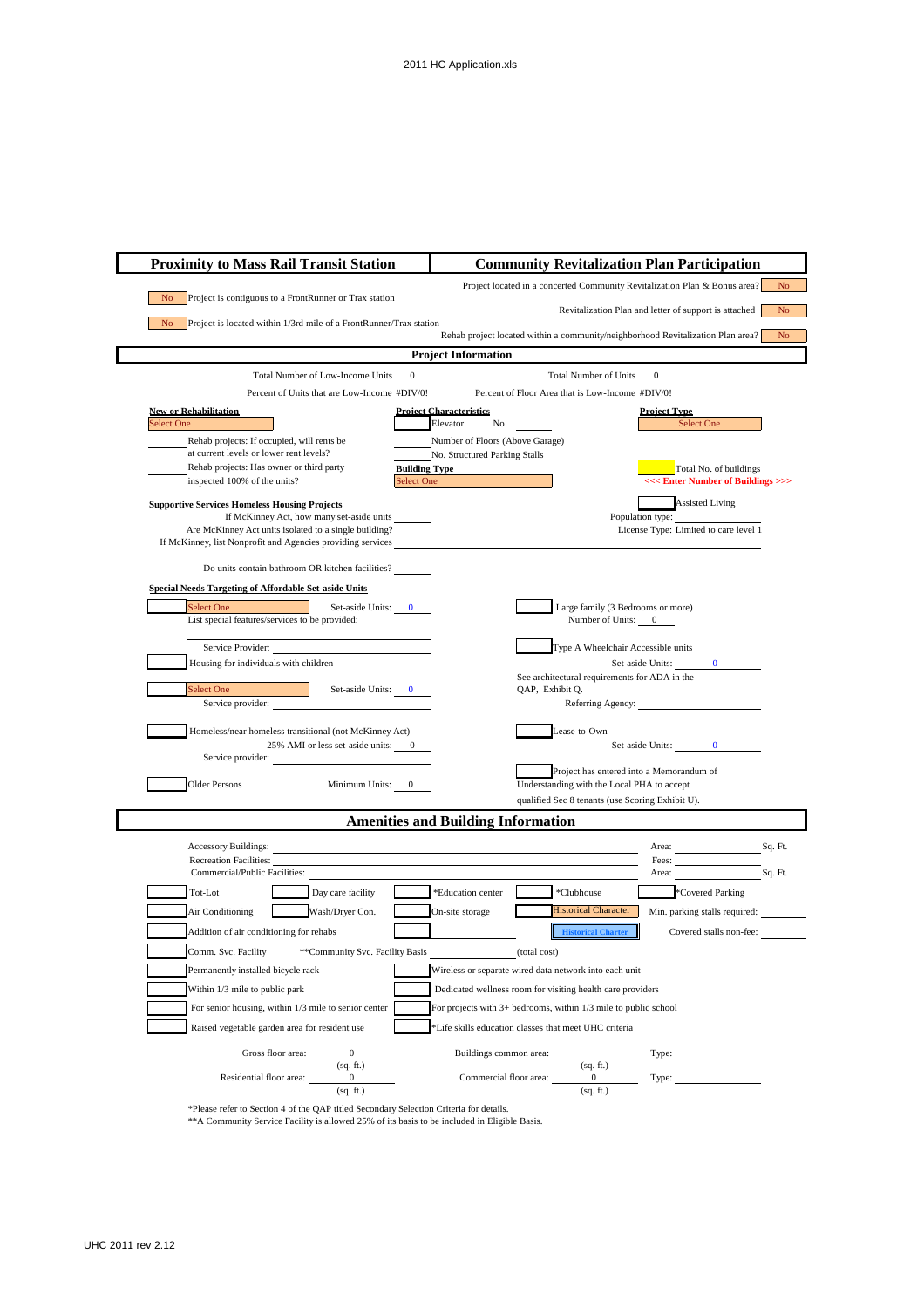

### **When using Energy Star Utility Allowances, the Energy Star Rater must provide a letter stating the expected utility expense for each unit type/size for calculating expected rents for the project.**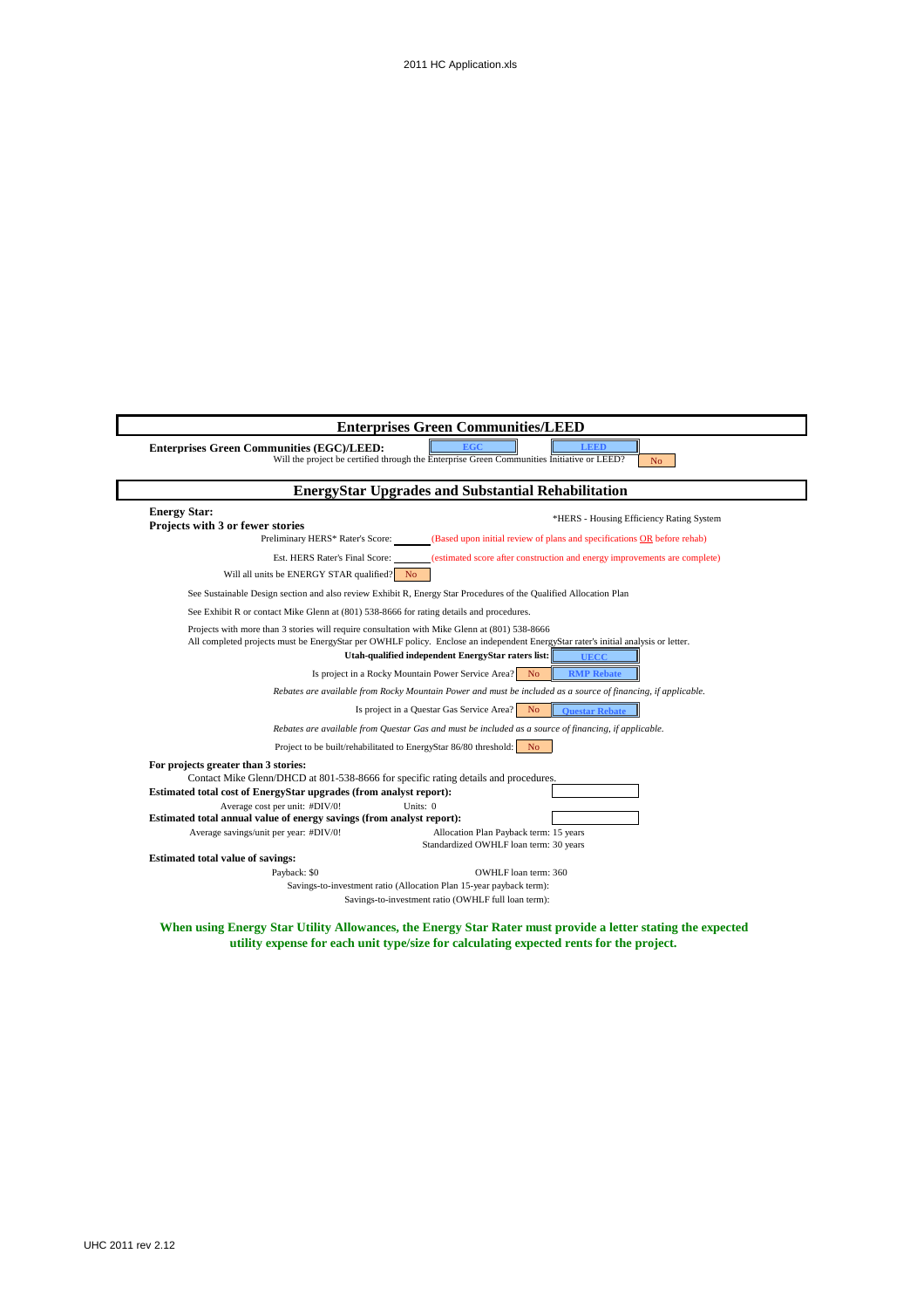|                                                                            |                      | <b>Site Information</b> |                                                                                                                                                                                                                                            |         |
|----------------------------------------------------------------------------|----------------------|-------------------------|--------------------------------------------------------------------------------------------------------------------------------------------------------------------------------------------------------------------------------------------|---------|
| Provide the following:                                                     |                      |                         |                                                                                                                                                                                                                                            |         |
| Is there a current Land Appraisal for the site and/or project attached?    |                      | Yes                     | ۹o                                                                                                                                                                                                                                         |         |
| Current Title Report                                                       |                      | Yes                     | Jο                                                                                                                                                                                                                                         |         |
| <b>Other Studies:</b>                                                      |                      |                         |                                                                                                                                                                                                                                            |         |
| Is a Complete Comprehensive Market Study with Required Summary attached?   |                      | Yes                     |                                                                                                                                                                                                                                            |         |
| Is the required Rehabilitation Capital Needs Assessment attached?          |                      | Yes                     |                                                                                                                                                                                                                                            | N/A     |
| <b>Attached Environmental Studies:</b>                                     | (Check only ONE box) |                         |                                                                                                                                                                                                                                            |         |
| Lender & Investor have determined that a study is NOT needed               |                      | Yes                     | Don't know                                                                                                                                                                                                                                 |         |
| Phase I or II and/or habitat study is required, but NOT completed          |                      | Yes                     |                                                                                                                                                                                                                                            |         |
| Phase I or II and/or habitat study is completed with NO outstanding issues |                      | Yes                     |                                                                                                                                                                                                                                            |         |
| Phase I or II and/or habitat study is completed with outstanding issues    |                      | Yes                     |                                                                                                                                                                                                                                            |         |
| <b>Site Control:</b>                                                       |                      |                         |                                                                                                                                                                                                                                            |         |
| Are all parcels for proposed site under control?                           |                      | Yes                     | No                                                                                                                                                                                                                                         |         |
|                                                                            | If yes, what form:   | Select One              | Expiration date:                                                                                                                                                                                                                           |         |
|                                                                            |                      | Deed                    |                                                                                                                                                                                                                                            |         |
| Site Ownership (Land or Existing Bldgs):                                   |                      |                         |                                                                                                                                                                                                                                            |         |
| Will land be contributed by owner?                                         |                      | Yes                     | N٥                                                                                                                                                                                                                                         |         |
| How long has the HC sponsor or previous owner held title?                  |                      | years                   |                                                                                                                                                                                                                                            |         |
| When was land purchased by current owner (year)?                           |                      |                         | << Enter Site Area Below >>                                                                                                                                                                                                                |         |
| Total Cost of Land                                                         |                      | Exact Area of Site:     | Acres or                                                                                                                                                                                                                                   | Sq. Ft. |
|                                                                            |                      |                         |                                                                                                                                                                                                                                            |         |
|                                                                            |                      |                         |                                                                                                                                                                                                                                            |         |
| Address                                                                    |                      |                         |                                                                                                                                                                                                                                            |         |
| City                                                                       |                      |                         | State <u>the state of</u> the state of the state of the state of the state of the state of the state of the state of the state of the state of the state of the state of the state of the state of the state of the state of the st<br>Zip |         |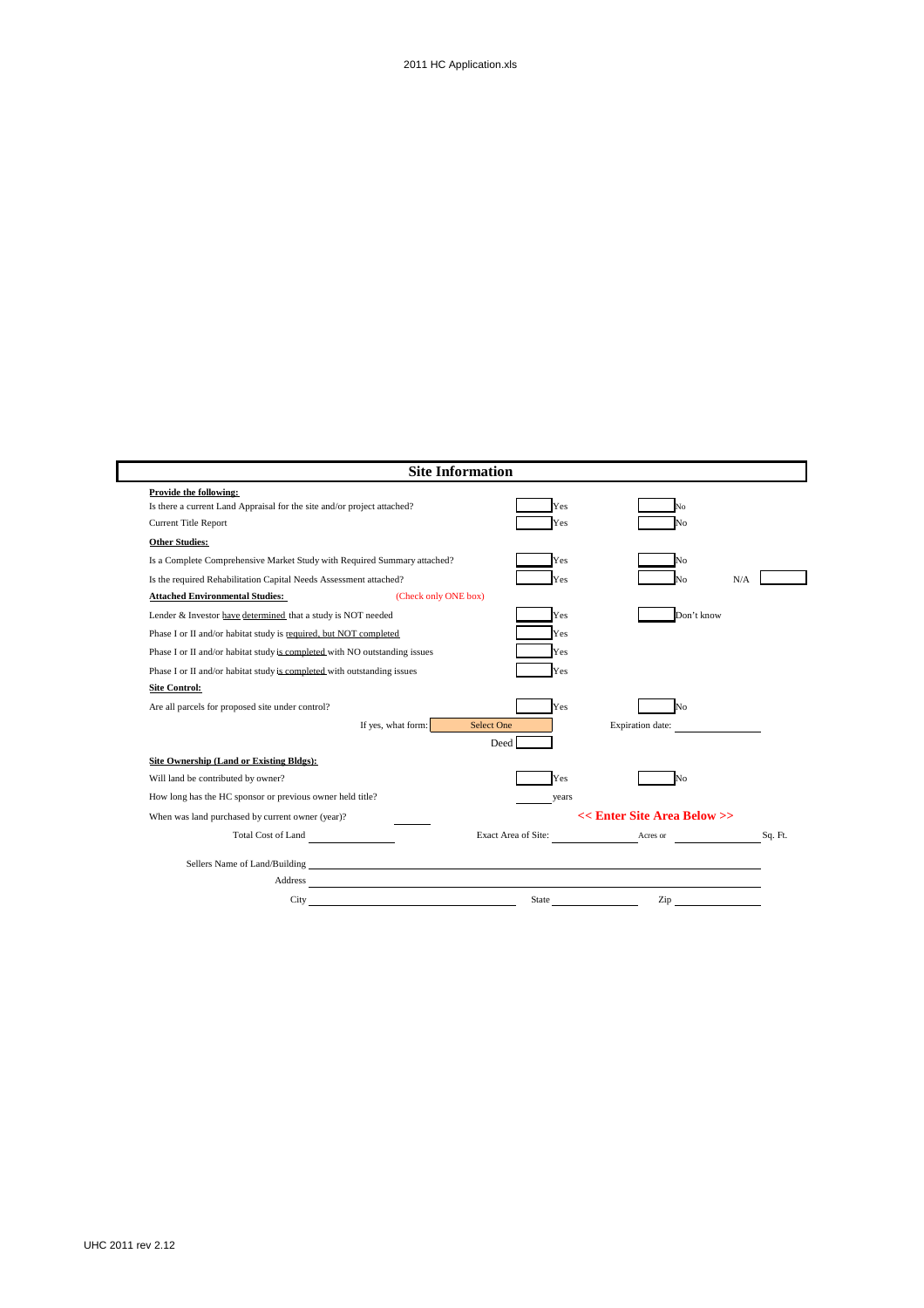| <b>Zoning Status</b>                                                                                                                                                                                                                                                                                                                      |                                                   |
|-------------------------------------------------------------------------------------------------------------------------------------------------------------------------------------------------------------------------------------------------------------------------------------------------------------------------------------------|---------------------------------------------------|
| Does zoning permit multiple residential use that is consistent with<br>the proposed project?                                                                                                                                                                                                                                              | Yes<br>٧o                                         |
| Has final density been approved?<br>Units per acre:                                                                                                                                                                                                                                                                                       | Proposed:<br>No<br>#DIV/0!<br>Yes                 |
| Has project been approved by all public bodies?                                                                                                                                                                                                                                                                                           | Ńо<br>Yes                                         |
| Project is fully entitled and all approvals obtained. Permits can be issued?                                                                                                                                                                                                                                                              | No<br>Yes                                         |
| Construction has commenced?                                                                                                                                                                                                                                                                                                               | Yes<br>N٥                                         |
| Parking requirements.<br>How many stalls approved per unit?                                                                                                                                                                                                                                                                               |                                                   |
| If there is assemblage of parcels--are ALL parcels properly zoned?                                                                                                                                                                                                                                                                        | Yes                                               |
| Are all utilities presently available on the site?                                                                                                                                                                                                                                                                                        | Yes<br>√о                                         |
| If no, please explain which utilities need to be brought to the site, the distance and the cost to the project.                                                                                                                                                                                                                           |                                                   |
| If the project requires a road, specify the distance, specifications and cost.                                                                                                                                                                                                                                                            |                                                   |
| <b>Acquisition of Existing Buildings</b>                                                                                                                                                                                                                                                                                                  |                                                   |
|                                                                                                                                                                                                                                                                                                                                           |                                                   |
| How many buildings will be acquired for the project?<br>Are all the buildings currently under control for the project?                                                                                                                                                                                                                    | Number of existing affordable units?<br>Yes<br>No |
| If not, how many buildings are under control for the project?                                                                                                                                                                                                                                                                             | Year Project Blt:                                 |
| When will the remaining buildings come under control for the project?                                                                                                                                                                                                                                                                     |                                                   |
|                                                                                                                                                                                                                                                                                                                                           | Yes<br>Ñ٥                                         |
| A project or land appraisal is required. Is this enclosed with the application?<br>Is there an operating/rent subsidy that will remain with the project?                                                                                                                                                                                  | Yes<br>N٥                                         |
|                                                                                                                                                                                                                                                                                                                                           | Number of contracted units:<br>Contract Term:     |
| Select rent subsidy program<br>Not Applicable                                                                                                                                                                                                                                                                                             |                                                   |
| Provide the information listed below concerning the acquisition of building(s) for this project:                                                                                                                                                                                                                                          |                                                   |
| Building(s) acquired or to be acquired from:                                                                                                                                                                                                                                                                                              | <b>Related Party</b><br><b>Unrelated Party</b>    |
| Building(s) acquired or to be acquired with Buyer's Basis:                                                                                                                                                                                                                                                                                |                                                   |
| Determined with reference to Seller's Basis                                                                                                                                                                                                                                                                                               |                                                   |
| Not Determined with reference to Seller's Basis                                                                                                                                                                                                                                                                                           |                                                   |
| <b>Relocation Information</b>                                                                                                                                                                                                                                                                                                             |                                                   |
| Please describe the proposed relocation assistance.                                                                                                                                                                                                                                                                                       |                                                   |
|                                                                                                                                                                                                                                                                                                                                           |                                                   |
|                                                                                                                                                                                                                                                                                                                                           |                                                   |
|                                                                                                                                                                                                                                                                                                                                           |                                                   |
|                                                                                                                                                                                                                                                                                                                                           |                                                   |
| Is an independent third party verification of rental history attached?                                                                                                                                                                                                                                                                    | Yes<br>No                                         |
| <b>Minimum Set-Aside Selection</b>                                                                                                                                                                                                                                                                                                        |                                                   |
| The owner irrevocably elects one of the following Minimum Set-Aside Elections                                                                                                                                                                                                                                                             |                                                   |
| At least 20% of the residential rental units in this development are rent-restricted and to be occupied by                                                                                                                                                                                                                                |                                                   |
| individuals whose income is 50%** or less of area median income (AMI). Not recommended.<br>(Call UHC before selecting this election)                                                                                                                                                                                                      |                                                   |
| At least 40% of the residential rental units in this development are rent-restricted and to be occupied by<br>individuals whose income is 60%** or less of area median income (AMI).                                                                                                                                                      |                                                   |
| **NOTE: Owners committing to maintain rent levels below 60% of AMI for any units will also be required to restrict incomes on those units to<br>corresponding levels, at the targeted levels PLUS 5% (not to exceed the election) for the initial and extended compliance periods established in the<br><b>Qualified Allocation Plan.</b> |                                                   |
| **Other funding sources may limit the 5% increase.                                                                                                                                                                                                                                                                                        |                                                   |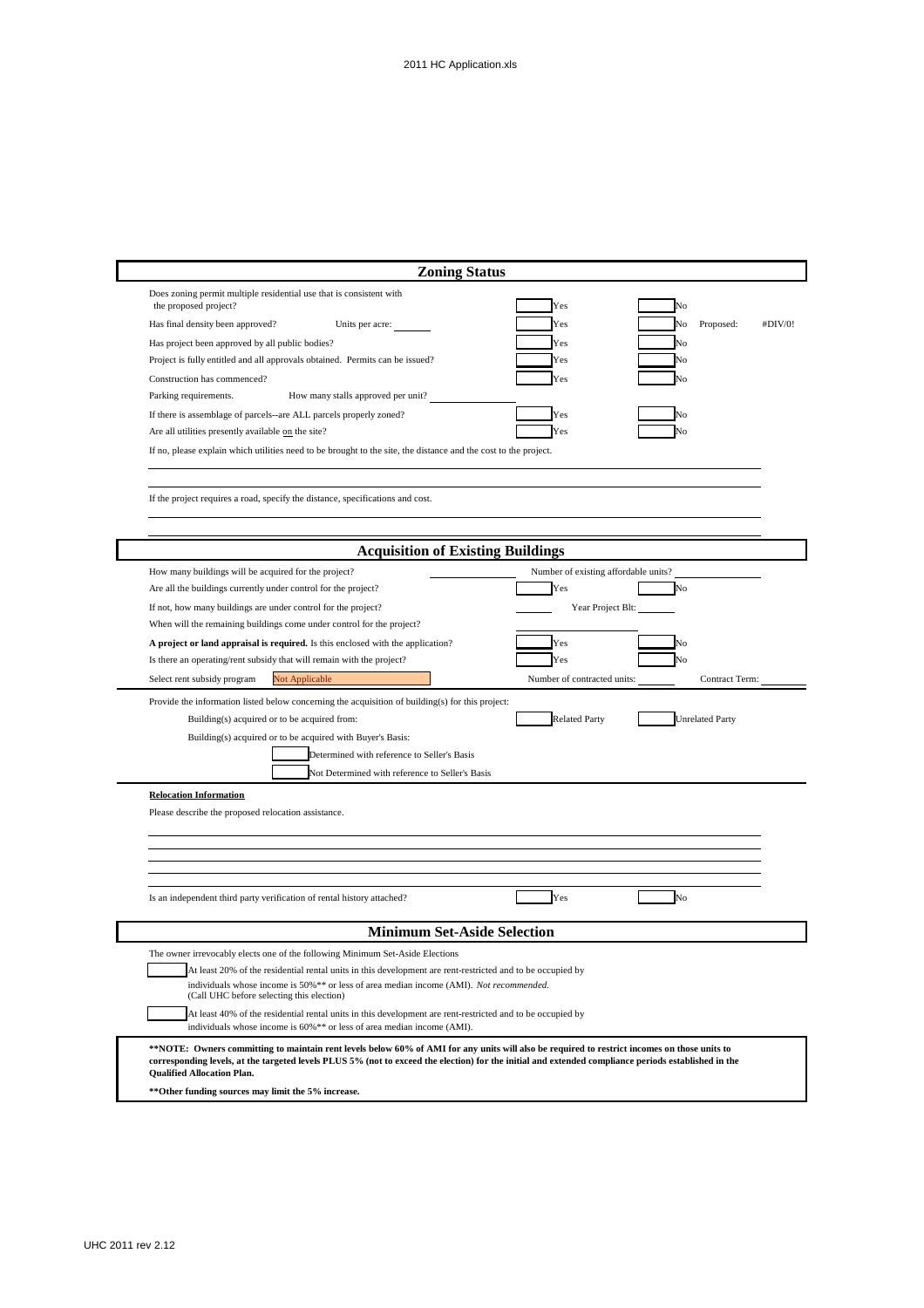# **Direct Construction Cost Breakdown**

#### **Breakout Costs Into as Much Detail as Possible**

|                                  |                | HC DETAILED CONSTRUCTION COST BREAKDOWN                                                                                         |                              |                       |
|----------------------------------|----------------|---------------------------------------------------------------------------------------------------------------------------------|------------------------------|-----------------------|
|                                  | Project:       | $\bf{0}$                                                                                                                        |                              | Bid or Estimate Date: |
|                                  |                |                                                                                                                                 |                              |                       |
|                                  | <b>Account</b> | <b>Category</b>                                                                                                                 |                              | <b>Category</b>       |
|                                  | <b>Number</b>  | <b>Description</b>                                                                                                              | <b>Budget</b>                | <b>Subtotals</b>      |
|                                  |                |                                                                                                                                 |                              |                       |
|                                  |                | <b>General Requirements</b>                                                                                                     |                              |                       |
| $\mathbf{1}$                     | 310            | Reasonable Construction Supervision                                                                                             | $\mathbf{0}$                 |                       |
| $\mathbf{1}$                     | 320            | Site Engineering Costs Attributable to Buildings                                                                                | $\mathbf{0}$                 |                       |
| $\mathbf{1}$                     | 330            | <b>Job Office Expenses</b>                                                                                                      | $\mathbf{0}$                 |                       |
| $\mathbf{1}$                     | 430            | On-site Temporary Buildings, Tool Sheds, Shops and Toilets                                                                      | $\Omega$<br>$\Omega$         |                       |
| 1<br>1                           |                | 620 Temporary Heat, Water, Light and Power for Construction<br>Temporary Walkways, Fences, Roads, Siding and Docking Facilities | $\mathbf{0}$                 |                       |
| 1                                | 630<br>650     | Construction Equipment Rental not in Trade Item Costs                                                                           | $\bf{0}$                     |                       |
|                                  |                | Clean-up and Disposal of Construction Debris                                                                                    | $\Omega$                     |                       |
| $\mathbf{1}$                     | 810<br>910     | <b>Security Costs</b>                                                                                                           | $\Omega$                     |                       |
| 1                                | 950            | Medical, First Aid Supplies, and Temporary Facilities                                                                           | $\mathbf{0}$                 |                       |
| $\mathbf{1}$                     | 960            |                                                                                                                                 | $\Omega$                     |                       |
| $\mathbf{1}$                     | 970            |                                                                                                                                 | $\mathbf{0}$                 |                       |
| $\mathbf{1}$                     |                |                                                                                                                                 | $\mathbf{0}$                 |                       |
| 1                                |                |                                                                                                                                 | $\theta$                     |                       |
|                                  |                | Building permits are entered into category 18 below.                                                                            | Subtotal:                    | $\theta$              |
|                                  |                |                                                                                                                                 |                              |                       |
| $\overline{c}$                   |                | On-Site Work                                                                                                                    |                              |                       |
| $\overline{c}$                   | 110            | Demolition                                                                                                                      | $\mathbf{0}$                 |                       |
| $\overline{\mathbf{c}}$          | 230            | <b>Site Preparation</b>                                                                                                         | $\mathbf{0}$                 |                       |
| $\overline{c}$                   | 510            | <b>Earth Work</b>                                                                                                               | $\mathbf{0}$                 |                       |
| $\overline{c}$                   | 250            | <b>Paving and Surfacing</b>                                                                                                     | $\mathbf{0}$                 |                       |
| $\overline{2}$                   | 320            | <b>Landscape - Fencing</b>                                                                                                      | $\Omega$                     |                       |
| $\overline{c}$                   | 350            | <b>Trash Enclosures</b>                                                                                                         | $\mathbf{0}$                 |                       |
| $\overline{c}$                   | 360            | <b>Site Signage</b>                                                                                                             | $\mathbf{0}$                 |                       |
| $\overline{c}$                   | 370            | <b>Storm Drainage</b>                                                                                                           | $\Omega$                     |                       |
| $\,2$                            | 340            | <b>Sidewalks, Curbs and Parking Ballards</b>                                                                                    | $\mathbf{0}$                 |                       |
| $\overline{2}$                   | 520            | <b>Utilities</b>                                                                                                                | $\mathbf{0}$                 |                       |
|                                  |                |                                                                                                                                 | Subtotal:                    | $\Omega$              |
| 2                                |                | Off-Site Work                                                                                                                   |                              |                       |
| $\overline{c}$                   | 700            | Off-Site improvements                                                                                                           | $\bf{0}$                     |                       |
| $\overline{c}$                   |                |                                                                                                                                 | $\mathbf{0}$                 |                       |
|                                  |                |                                                                                                                                 | Subtotal:                    | $\Omega$              |
|                                  |                |                                                                                                                                 |                              |                       |
| 3                                |                | Concrete                                                                                                                        |                              |                       |
| 3                                | 110            | <b>Excavation</b>                                                                                                               | $\mathbf{0}$                 |                       |
| 3                                |                | 210 Footing/Foundation, Labor and Materials                                                                                     | $\mathbf{0}$                 |                       |
| 3                                | 220            | <b>Slab on Grade</b>                                                                                                            | $\mathbf{0}$                 |                       |
| 3                                | 230            | <b>Lightweight Concrete</b>                                                                                                     | $\mathbf{0}$                 |                       |
| 3                                | 240            | <b>Reinforcing Steel</b>                                                                                                        | $\mathbf{0}$                 |                       |
| $\overline{\mathbf{3}}$          | 230            |                                                                                                                                 | $\mathbf{0}$                 |                       |
| 3                                | 310            |                                                                                                                                 | $\Omega$                     |                       |
|                                  |                |                                                                                                                                 | Subtotal:                    | $\mathbf{0}$          |
|                                  |                |                                                                                                                                 |                              |                       |
| $\overline{4}$                   |                | Masonry                                                                                                                         |                              |                       |
| $\overline{4}$                   | 400            | Masonry, Labor and Material                                                                                                     | $\Omega$                     |                       |
| $\overline{4}$<br>$\overline{4}$ | 410<br>420     | <b>Retaining Walls</b>                                                                                                          | $\mathbf{0}$<br>$\mathbf{0}$ |                       |
| $\sqrt{4}$                       | 430            |                                                                                                                                 | $\theta$                     |                       |
| $\overline{4}$                   | 440            |                                                                                                                                 | $\theta$                     |                       |
|                                  |                |                                                                                                                                 | Subtotal:                    | $\mathbf{0}$          |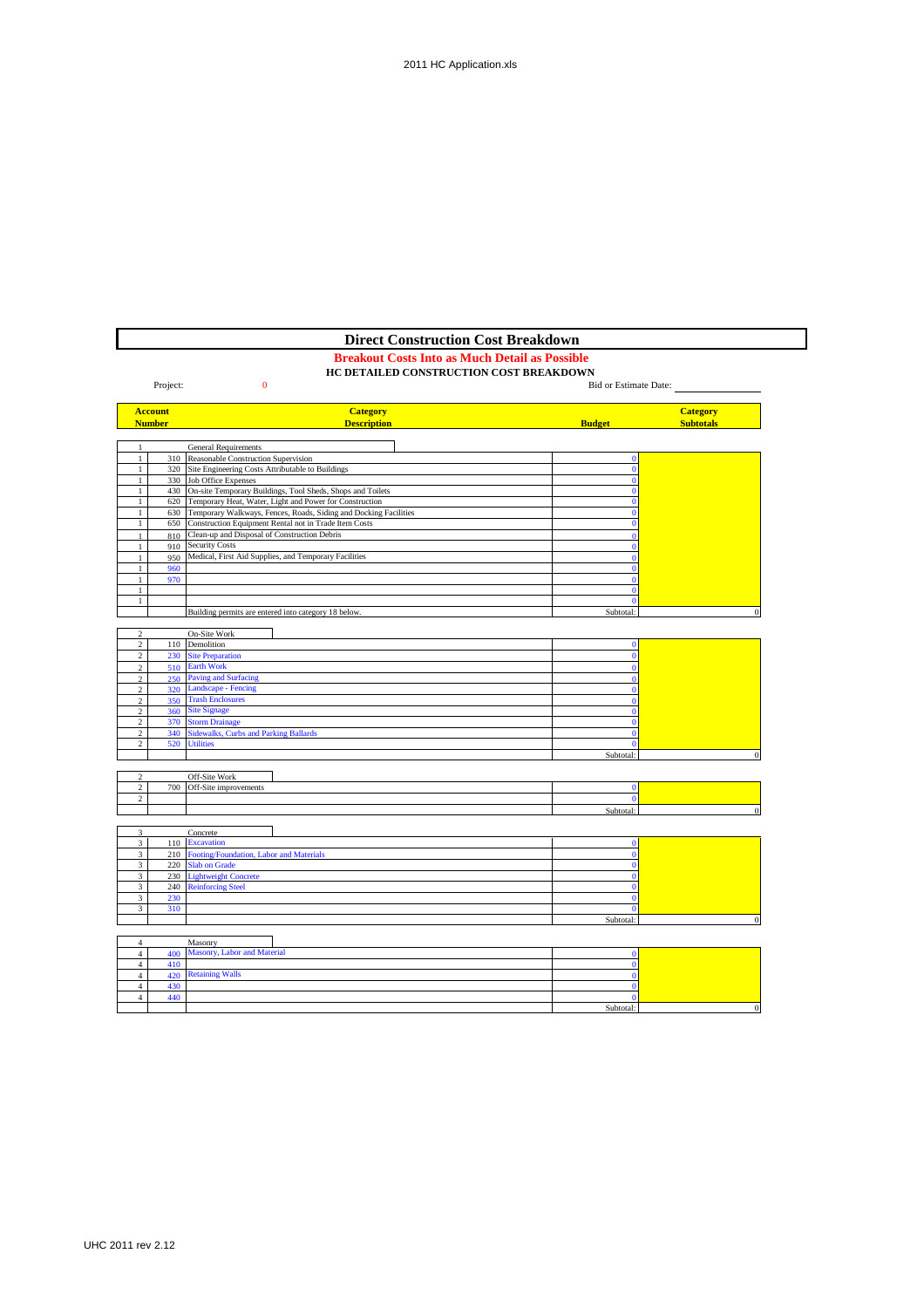# **HC DETAILED CONSTRUCTION COST BREAKDOWN**

|                  | <b>Account</b> | <b>Category</b>                                                                    |               | <b>Category</b>  |
|------------------|----------------|------------------------------------------------------------------------------------|---------------|------------------|
|                  | <b>Number</b>  | <b>Description</b>                                                                 | <b>Budget</b> | <b>Subtotals</b> |
|                  |                |                                                                                    |               |                  |
| 5<br>$\sqrt{5}$  | 210            | Metals<br>Misc. Metals Repair Rails                                                | $\bf{0}$      |                  |
| 5                | 310            | <b>Steel Joists and Girders</b>                                                    | $\Omega$      |                  |
| 5                | 410            | <b>Carports</b>                                                                    | $\Omega$      |                  |
|                  |                |                                                                                    | Subtotal:     | $\boldsymbol{0}$ |
|                  |                |                                                                                    |               |                  |
| 6                |                | Wood                                                                               |               |                  |
| $\,$ 6 $\,$      | 110            | <b>Framing Material</b>                                                            | $\Omega$      |                  |
| $\,$ 6 $\,$      | 115            | <b>Framing Labor</b>                                                               | $\bf{0}$      |                  |
| $\epsilon$       | 310            | <b>Finish Material</b>                                                             |               |                  |
| $\epsilon$       | 315            | <b>Finish Labor</b>                                                                |               |                  |
| 6                | 510            | Misc. Wood                                                                         |               |                  |
| $\,$ 6 $\,$      | 550            | <b>Trusses</b>                                                                     |               |                  |
| $\,$ 6 $\,$      | 610            |                                                                                    |               |                  |
| $\,$ 6 $\,$      | 640            |                                                                                    |               |                  |
|                  |                |                                                                                    | Subtotal:     | $\boldsymbol{0}$ |
| $\tau$           |                | Thermal/Moisture Protection                                                        |               |                  |
| $\tau$           | 110            | Misc. Thermal/Moisture Protection                                                  | $\bf{0}$      |                  |
| $\tau$           | 210            | Soffit & Fascia                                                                    | $\Omega$      |                  |
| $\tau$           | 310            | <b>Gutter and Downspout Labor &amp; Materials</b>                                  |               |                  |
| $\tau$           | 410            | <b>Insulation Labor &amp; Material</b>                                             |               |                  |
| $\tau$           | 510            | Roofing Labor & Material                                                           |               |                  |
| $\tau$           | 610            | <b>Siding</b>                                                                      | $\Omega$      |                  |
| $\tau$           | 610            | <b>Stucco</b>                                                                      |               |                  |
| $\tau$           | 650            | Waterproofing                                                                      |               |                  |
| $\tau$           | 670            | <b>Fire Stopping</b>                                                               | $\mathbf{0}$  |                  |
|                  |                |                                                                                    | Subtotal:     | $\overline{0}$   |
|                  |                |                                                                                    |               |                  |
| 8<br>$\,$ 8 $\,$ | 110            | Doors and Windows<br><b>Hardware</b>                                               | $\bf{0}$      |                  |
| $\,$ 8 $\,$      | 210            | <b>Steel Doors &amp; Frames</b>                                                    | $\Omega$      |                  |
| $\,$ 8 $\,$      | 310            | <b>Wood Doors &amp; Frames</b>                                                     |               |                  |
| $\,$ 8 $\,$      | 410            | <b>Windows Labor &amp; Materials</b>                                               |               |                  |
| $\,$ 8 $\,$      | 510            |                                                                                    | $\Omega$      |                  |
| $\,$ 8 $\,$      | 540            |                                                                                    |               |                  |
| $\,$ 8 $\,$      | 610            | <b>Garage Doors</b>                                                                |               |                  |
|                  |                |                                                                                    | Subtotal:     | $\bf{0}$         |
|                  |                |                                                                                    |               |                  |
| $\overline{9}$   |                | Finishes                                                                           |               |                  |
| $\boldsymbol{9}$ | 210            | Drywall /Plaster Labor & Materials                                                 | $\bf{0}$      |                  |
| 9                | 310            | <b>Ceramic Tile Labor &amp; Materials</b>                                          | $\mathbf{0}$  |                  |
| $\mathfrak{g}$   | 410            | <b>Carpentry Labor &amp; Materials</b><br>415 Resilient Flooring Labor & Materials | $\Omega$      |                  |
| $\mathfrak{g}$   |                |                                                                                    | $\Omega$      |                  |

|     | $+10$ carpently nation be materially             |          |  |
|-----|--------------------------------------------------|----------|--|
|     | 415 Resilient Flooring Labor & Materials         |          |  |
|     | 510 Painting and Wall covering Labor & Materials |          |  |
|     | 540 Misc. Finishes                               |          |  |
|     | 540 Vinyl Tile                                   |          |  |
| 610 |                                                  |          |  |
|     |                                                  | Subtotal |  |

 $\blacksquare$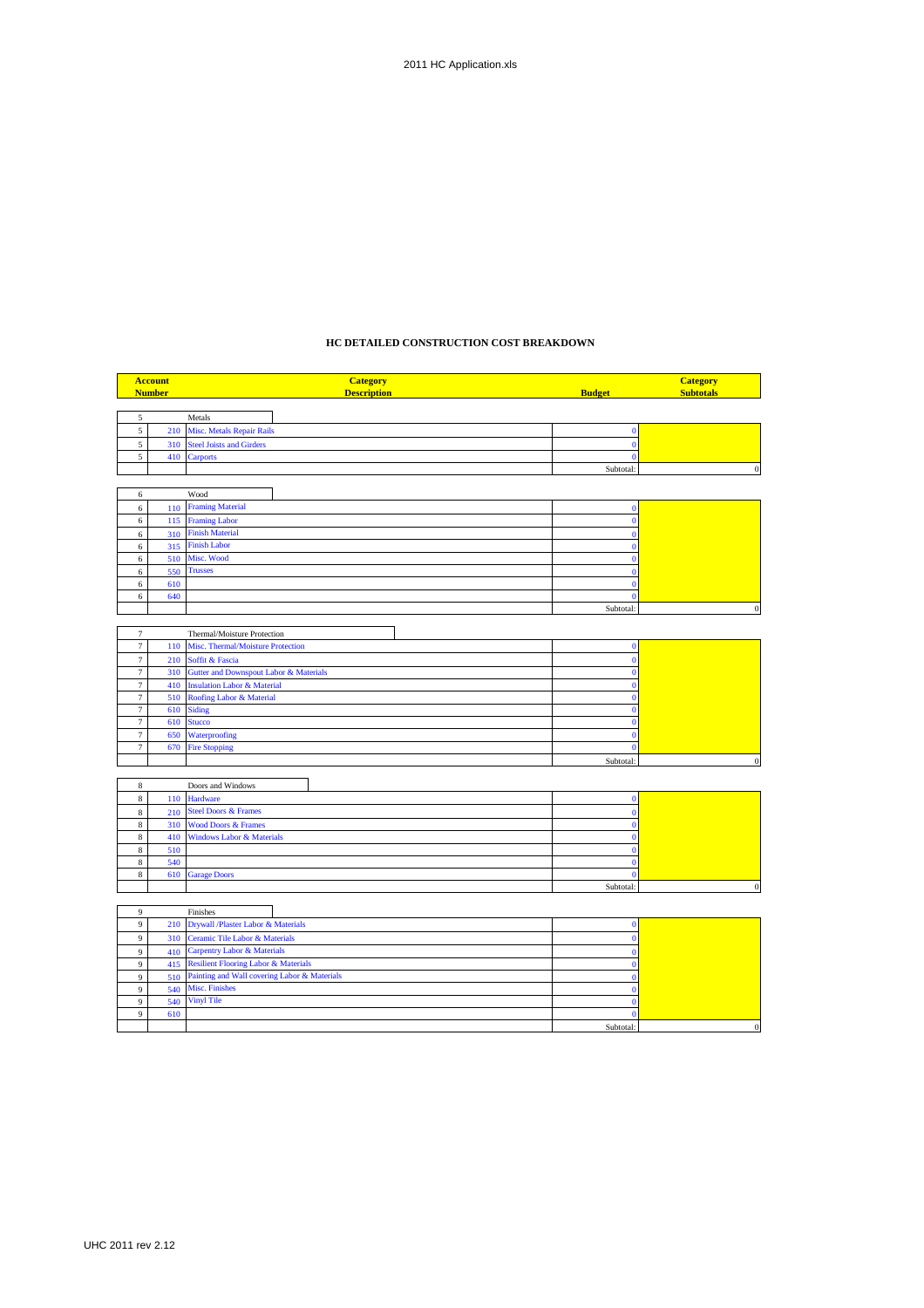## **HC DETAILED CONSTRUCTION COST BREAKDOWN**

|          | <b>Account</b> | <b>Category</b>                                                                  |                             | <b>Category</b>  |
|----------|----------------|----------------------------------------------------------------------------------|-----------------------------|------------------|
|          | <b>Number</b>  | <b>Description</b>                                                               | <b>Budget</b>               | <b>Subtotals</b> |
| $10\,$   |                | <b>Specialties</b>                                                               |                             |                  |
| $10\,$   | 110            | <b>Bathroom Accessories</b>                                                      | $\Omega$                    |                  |
| $10\,$   | 210            | <b>Signage</b>                                                                   | $\bf{0}$                    |                  |
| 10       | 310            | <b>Window Coverings</b>                                                          |                             |                  |
| 10       | 410            | Mirrors Labor & Material                                                         |                             |                  |
| 10       | 510            | <b>Fire Extinguishers</b>                                                        |                             |                  |
| 10       |                | 610 Misc. Specialties                                                            | $\Omega$                    |                  |
|          |                |                                                                                  | Subtotal:                   |                  |
|          |                |                                                                                  |                             |                  |
| 11<br>11 | 110            | Equipment                                                                        | $\bf{0}$                    |                  |
| 11       | 210            | <b>Bath Appliances</b>                                                           | $\mathbf{0}$                |                  |
|          |                | <b>Kitchen Appliances</b><br>Exercise & Office Equipment/Common Area Furnishings | $\mathbf{0}$                |                  |
| 11       | 310            |                                                                                  |                             |                  |
|          |                |                                                                                  | Subtotal:                   | $\boldsymbol{0}$ |
| 12       |                | Furnishings                                                                      |                             |                  |
| 12       | 110            | <b>Cabinets Labor &amp; Material</b>                                             | $\mathbf{0}$                |                  |
| 12       | 210            | <b>Counter Tops</b>                                                              | $\mathbf{0}$                |                  |
|          |                |                                                                                  | Subtotal:                   | $\boldsymbol{0}$ |
|          |                |                                                                                  |                             |                  |
| 14       |                | <b>Conveying Systems</b>                                                         |                             |                  |
| 14       | 110            | Elevator Systems Lift                                                            | $\mathbf{0}$                |                  |
|          |                |                                                                                  | Subtotal:                   | $\boldsymbol{0}$ |
|          |                |                                                                                  |                             |                  |
| 15       |                | HVAC, Plumbing and Mechanical                                                    |                             |                  |
| 15       | 110            | <b>Heating &amp; Cooling</b>                                                     |                             |                  |
| 15       | 210            | Plumbing Labor & Materials                                                       | $\bf{0}$                    |                  |
| 15       | 310            | <b>Misc. Electrical</b>                                                          | $\mathbf{0}$                |                  |
| 15       |                |                                                                                  | $\bf{0}$                    |                  |
| 15       |                |                                                                                  | $\bf{0}$                    |                  |
|          |                |                                                                                  | Subtotal:                   |                  |
| 16       |                | Electrical                                                                       |                             |                  |
| $16\,$   | 110            | <b>Security System</b>                                                           | $\bf{0}$                    |                  |
| 16       | 210            | <b>Electrical Labor &amp; Materials</b>                                          | $\mathbf{0}$                |                  |
| 16       | 310            | <b>Lighting Fixtures &amp; Materials</b>                                         |                             |                  |
| 16       | 410            | Fire Detection Systems Labor & Material                                          | $\mathbf{0}$                |                  |
| $16\,$   | 420            | Misc. Electrical                                                                 | $\mathbf{0}$                |                  |
| 16       | 510            |                                                                                  | $\Omega$                    |                  |
|          |                |                                                                                  | Subtotal:                   | $\Omega$         |
|          |                |                                                                                  |                             |                  |
| 17       |                | Profit & Overhead                                                                |                             |                  |
| 17       | 110            | <b>Builder Profit</b>                                                            | $\bf{0}$                    |                  |
| 17<br>17 | 210            | <b>Builder Overhead</b>                                                          | $\mathbf{0}$<br>$\bf{0}$    |                  |
|          | 310            | <b>Construction Contingency</b>                                                  | Subtotal:                   | $\overline{0}$   |
|          |                |                                                                                  |                             |                  |
| $18\,$   |                | Municipal/Utility Fees                                                           |                             |                  |
| 18       | 110            | <b>Impact Fees</b>                                                               | $\Omega$                    |                  |
| $18\,$   | 115            | <b>Building Permits</b>                                                          | 5,000                       |                  |
| 18       | 120            | <b>Utility Connection Fees</b>                                                   | $\Omega$                    |                  |
|          |                |                                                                                  | Subtotal                    | 5,000            |
|          |                |                                                                                  |                             |                  |
| 19       |                | Costs Associated with Enterprise Green Communities or LEED                       |                             |                  |
| 19<br>19 |                | ENG Hard Costs<br>ENG Soft Costs                                                 | $\mathbf 0$<br>$\mathbf{0}$ |                  |
|          |                |                                                                                  |                             |                  |

19 ENG Certification Costs 0

er and the subtotal:<br>
and the subtotal:<br>  $\begin{array}{ccc} 0 & 0 & 0 \\ 0 & 0 & 0 \\ 0 & 0 & 0 \\ 0 & 0 & 0 \\ 0 & 0 & 0 \\ 0 & 0 & 0 \\ 0 & 0 & 0 \\ 0 & 0 & 0 \\ 0 & 0 & 0 \\ 0 & 0 & 0 \\ 0 & 0 & 0 \\ 0 & 0 & 0 \\ 0 & 0 & 0 \\ 0 & 0 & 0 & 0 \\ 0 & 0 & 0 & 0 \\ 0 & 0 & 0 & 0 \\ 0 & 0 & 0 & 0 \\ 0 & 0 & 0$ 

T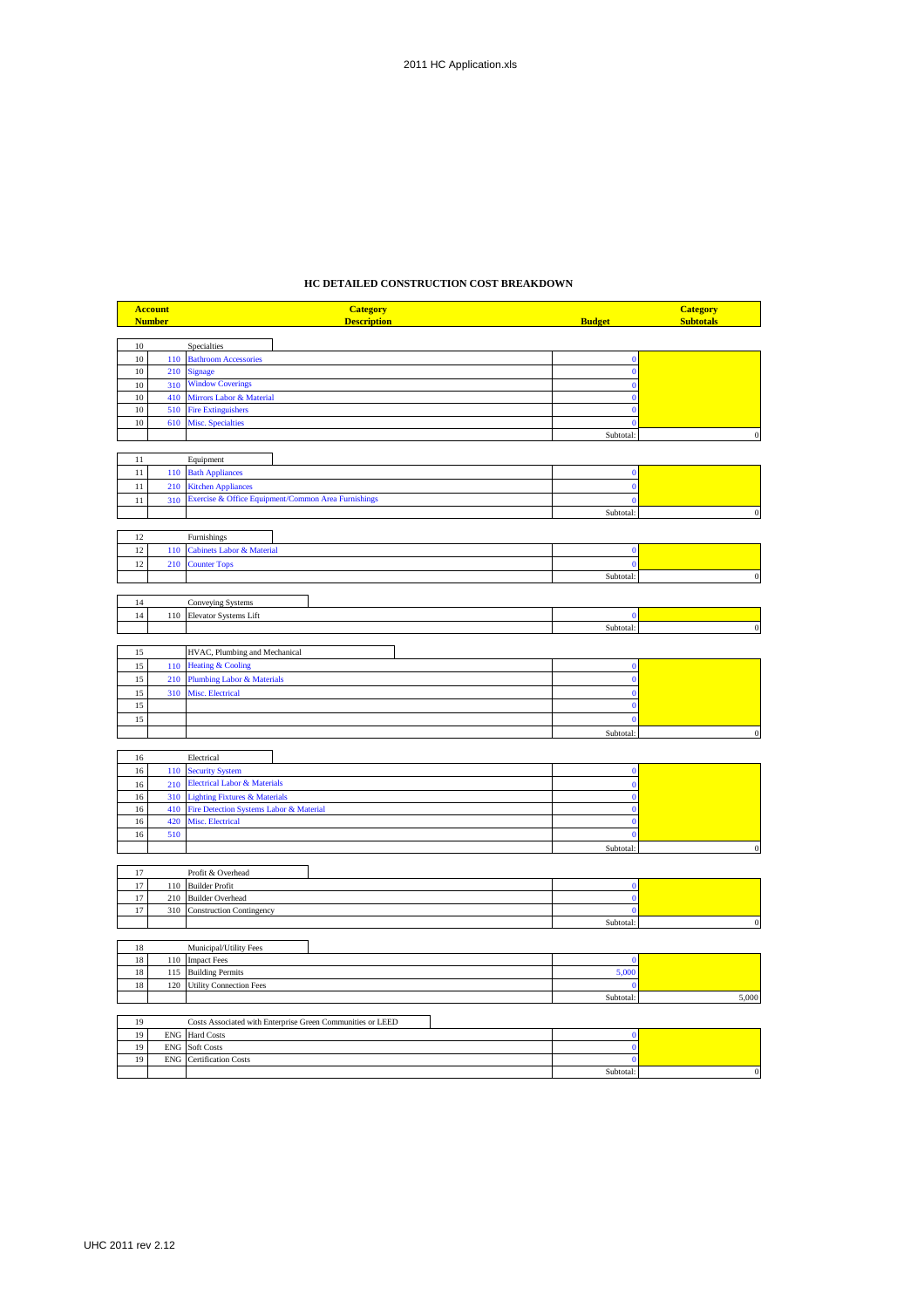|                                                                                                                       |       | <b>HC Project Costs</b>      |                                            |                   |
|-----------------------------------------------------------------------------------------------------------------------|-------|------------------------------|--------------------------------------------|-------------------|
| List and indicate Eligible Basis by Credit Type (Residential Portion Only) Adequately describe all "Other" Categories |       |                              |                                            |                   |
| <b>Itemized Cost</b>                                                                                                  |       | <b>Actual Cost</b>           | Eligible Basis by Credit Type<br>4% Credit | 9% Credit         |
| <b>Purchase Land and buildings</b>                                                                                    |       |                              |                                            |                   |
| Land                                                                                                                  |       | $\mathbf{0}$                 |                                            |                   |
| <b>Existing Structures</b>                                                                                            |       | $\bf{0}$                     | $\bf{0}$                                   |                   |
| <b>Existing Structures Acquisition Fee</b>                                                                            |       | $\mathbf{0}$                 | $\overline{0}$                             |                   |
| Demolition                                                                                                            |       | $\mathbf{0}$<br>$\mathbf{0}$ |                                            |                   |
| Other (Specify)                                                                                                       |       |                              |                                            |                   |
| <b>Site Work</b>                                                                                                      | Total | $\mathbf{0}$                 | $\mathbf{0}$                               |                   |
| 2 On-Site Work                                                                                                        |       | $\boldsymbol{0}$             | $\bf{0}$                                   | $\bf{0}$          |
| 2 Off Site Improvement                                                                                                |       | $\boldsymbol{0}$             | $\bf{0}$                                   | $\bf{0}$          |
| Other (Specify)                                                                                                       |       | $\bf{0}$                     | $\bf{0}$                                   | $\bf{0}$          |
|                                                                                                                       | Total | $\bf{0}$                     | $\boldsymbol{0}$                           | $\overline{0}$    |
| <b>Rehab and/or New Construction</b>                                                                                  |       |                              |                                            |                   |
| 1 General Requirements                                                                                                |       | $\boldsymbol{0}$             | $\mathbf{0}$                               | $\mathbf{0}$      |
| 3 Concrete                                                                                                            |       | $\mathbf{0}$                 | $\bf{0}$                                   | $\bf{0}$          |
| 4 Masonry                                                                                                             |       | $\boldsymbol{0}$             | $\bf{0}$                                   | $\bf{0}$          |
| 5 Metals                                                                                                              |       | $\mathbf{0}$                 | $\bf{0}$                                   | $\bf{0}$          |
| 6 Wood                                                                                                                |       | $\boldsymbol{0}$             | $\bf{0}$                                   | $\bf{0}$          |
| Thermal/Moisture Protection<br>7                                                                                      |       | $\mathbf{0}$                 | $\mathbf{0}$                               | $\bf{0}$          |
| Door and Windows<br>8                                                                                                 |       | $\boldsymbol{0}$             | $\overline{0}$                             | $\bf{0}$          |
| Finishes<br>9                                                                                                         |       | $\mathbf{0}$                 | $\mathbf{0}$                               | $\mathbf{0}$      |
| 10 Specialties                                                                                                        |       | $\boldsymbol{0}$             | $\bf{0}$                                   | $\bf{0}$          |
| 11 Equipment                                                                                                          |       | $\mathbf 0$                  | $\bf{0}$                                   | $\mathbf{0}$      |
| 12 Furnishings                                                                                                        |       | $\boldsymbol{0}$             | $\bf{0}$                                   | $\bf{0}$          |
| 14 Conveying Systems                                                                                                  |       | $\boldsymbol{0}$             | $\bf{0}$                                   | $\mathbf{0}$      |
| 15 Mechanical                                                                                                         |       | $\boldsymbol{0}$             | $\bf{0}$                                   | $\mathbf{0}$      |
| 16 Electrical                                                                                                         |       | $\boldsymbol{0}$             | $\bf{0}$                                   | $\mathbf{0}$      |
| 18 Impact Fees and Building Permits                                                                                   |       | 5,000                        | $\bf{0}$                                   | 5,000             |
| 19 ENG                                                                                                                |       | $\mathbf{0}$                 |                                            |                   |
| Other (specify)                                                                                                       |       | $\mathbf{0}$<br>5,000        | $\bf{0}$                                   | $\bf{0}$<br>5,000 |
|                                                                                                                       |       |                              | $\boldsymbol{0}$                           |                   |
| Contingency                                                                                                           |       | $\mathbf{0}$                 | $\bf{0}$                                   | $\bf{0}$          |
| 17 Construction Contingency                                                                                           |       | $\bf{0}$                     | $\bf{0}$                                   | $\bf{0}$          |
| Other (specify)                                                                                                       | Total | $\boldsymbol{0}$             | $\boldsymbol{0}$                           | $\boldsymbol{0}$  |
| <b>Architectural and Engineering Fees</b>                                                                             |       |                              |                                            |                   |
| Architect Fee-Design                                                                                                  |       | $\bf{0}$                     | $\bf{0}$                                   | $\bf{0}$          |
| Architect Fee-Supervision                                                                                             |       | $\pmb{0}$                    | $\bf{0}$                                   | $\bf{0}$          |
| <b>Survey</b>                                                                                                         |       | $\bf{0}$                     | $\mathbf{0}$                               | $\mathbf{0}$      |
| Civil Engineering                                                                                                     |       | $\bf{0}$                     | $\bf{0}$                                   | $\mathbf{0}$      |
| Other (Specify)                                                                                                       |       | $\bf{0}$                     | $\bf{0}$                                   | $\mathbf{0}$      |
| <b>Phase I Environmental</b>                                                                                          |       | $\mathbf 0$                  | $\bf{0}$                                   | $\bf{0}$          |
| Other (Specify)                                                                                                       |       | $\mathbf{0}$                 | $\bf{0}$                                   | $\bf{0}$          |
|                                                                                                                       | Total | $\boldsymbol{0}$             | $\boldsymbol{0}$                           | $\boldsymbol{0}$  |
| Profit and Overhead**                                                                                                 |       |                              |                                            |                   |
| 17 Builder Profit                                                                                                     |       | $\boldsymbol{0}$             | $\bf{0}$                                   | $\bf{0}$          |
| 17 Builder Overhead                                                                                                   |       | $\boldsymbol{0}$             | $\bf{0}$                                   | $\bf{0}$          |
| Developer's Overhead                                                                                                  |       | $\bf{0}$                     | $\mathbf{0}$                               | $\bf{0}$          |
| Developer's Fee                                                                                                       |       | $\bf{0}$                     | $\bf{0}$                                   | $\mathbf{0}$      |
| Other Related Party Fees                                                                                              |       | $\bf{0}$                     | $\bf{0}$                                   | $\bf{0}$          |
|                                                                                                                       | Total | $\mathbf{0}$                 | $\mathbf 0$                                | $\mathbf{0}$      |
|                                                                                                                       |       |                              |                                            |                   |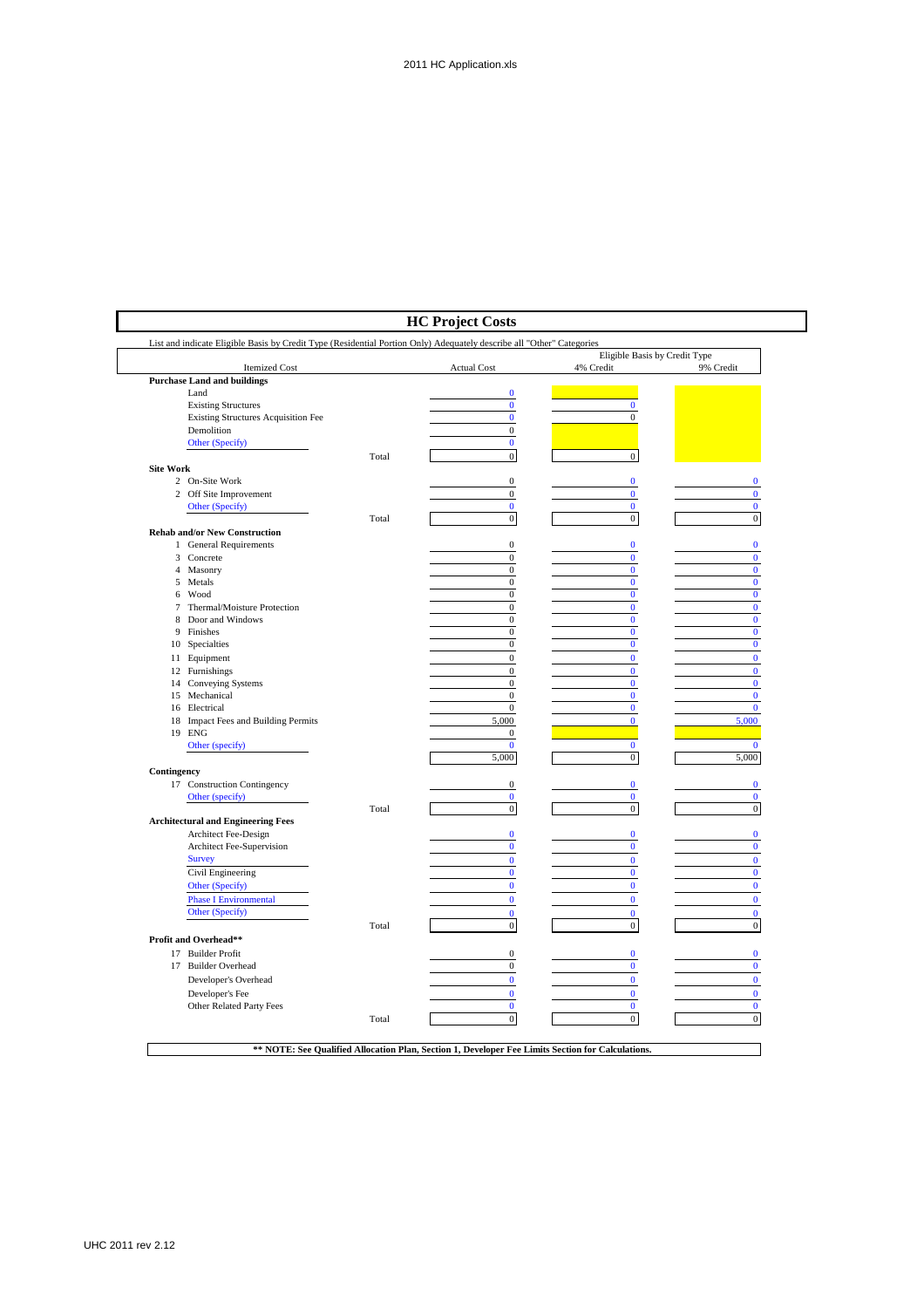|                                                              |                           |                    | Eligible Basis by Credit Type<br>4% Credit | 9% Credit |
|--------------------------------------------------------------|---------------------------|--------------------|--------------------------------------------|-----------|
| <b>Itemized Cost</b>                                         |                           | <b>Actual Cost</b> |                                            |           |
| <b>Interim Financing Expenses</b>                            |                           |                    |                                            |           |
| <b>Construction Casualty Insurance</b>                       |                           | $\bf{0}$           | $\bf{0}$                                   |           |
| <b>Construction Period Interest</b>                          |                           | $\bf{0}$           | $\mathbf{0}$                               |           |
| <b>Construction Loan Fees</b>                                |                           | $\bf{0}$           | $\mathbf{0}$                               |           |
| <b>Construction Appraisal</b>                                |                           | $\overline{0}$     | $\mathbf{0}$                               |           |
| <b>Construction Legal Fees</b>                               |                           | $\bf{0}$           | $\mathbf{0}$                               |           |
| Closing, Title & Recording                                   | #VALUE!                   | $\bf{0}$           | $\mathbf{0}$                               |           |
| <b>Construction Period Property Taxes</b>                    |                           | $\bf{0}$           | $\mathbf{0}$                               |           |
|                                                              |                           | $\overline{0}$     | $\mathbf{0}$                               |           |
|                                                              |                           | $\bf{0}$           | $\bf{0}$                                   |           |
|                                                              |                           | $\mathbf{0}$       | $\mathbf{0}$                               |           |
| Interim Proration Schedule of Expenses                       |                           | $\boldsymbol{0}$   | $\bf{0}$                                   |           |
|                                                              | Total                     | $\overline{0}$     | $\overline{0}$                             |           |
|                                                              |                           |                    |                                            |           |
| <b>Permanent Financing Expenses</b>                          |                           |                    |                                            |           |
| Loan Origination Fee                                         |                           | $\bf{0}$           |                                            |           |
| Loan Credit Enhancement                                      |                           | $\mathbf{0}$       |                                            |           |
| Other (specify)                                              |                           | $\mathbf{0}$       |                                            |           |
| Permanent Proration Schedule of Expenses                     |                           | $\mathbf{0}$       |                                            |           |
| Permanent Financing Legal Fees                               |                           | $\bf{0}$           |                                            |           |
| Closing, Title & Recording                                   | #DIV/0!                   | $\bf{0}$           |                                            |           |
|                                                              |                           | $\bf{0}$           |                                            |           |
| Other (specify)                                              |                           |                    |                                            |           |
| Other (specify)                                              |                           | $\mathbf{0}$       |                                            |           |
|                                                              | Total                     | $\mathbf{0}$       |                                            |           |
| Appropriate and Reasonable amounts<br>must be entered below. |                           |                    |                                            |           |
| <b>Soft Cost</b>                                             |                           |                    |                                            |           |
| Market or Feasibility Study                                  |                           |                    |                                            |           |
|                                                              |                           |                    |                                            |           |
|                                                              |                           | $\bf{0}$           | $\bf{0}$                                   |           |
| <b>UHC Housing Credit Fees</b>                               |                           | 1,000              |                                            |           |
| <b>Consultants or Processing Agent</b>                       |                           | $\bf{0}$           |                                            |           |
| <b>Environmental Study</b>                                   |                           | $\mathbf{0}$       |                                            |           |
| Other (specify)                                              |                           | $\bf{0}$           |                                            |           |
|                                                              |                           | $\bf{0}$           |                                            |           |
| Other (specify)                                              |                           | $\bf{0}$           |                                            |           |
| Other (specify)                                              | Total                     | 1.000              | $\mathbf{0}$                               |           |
|                                                              |                           |                    |                                            |           |
| <b>Syndication Costs</b>                                     |                           |                    |                                            |           |
| Organization (Partnership)                                   |                           | $\bf{0}$           |                                            |           |
| Bridge Loan Fees and Expenses                                |                           | $\bf{0}$           |                                            |           |
| Tax Opinion                                                  |                           | $\mathbf{0}$       |                                            |           |
| Accounting/Audit                                             |                           | $\bf{0}$           | $\mathbf{0}$                               |           |
| Legal Fees                                                   |                           | $\mathbf{0}$       |                                            |           |
| <b>Title Policy</b>                                          |                           | $\bf{0}$           |                                            |           |
|                                                              | Total                     | $\mathbf{0}$       | $\mathbf{0}$                               |           |
|                                                              |                           |                    |                                            |           |
| <b>Project Reserves</b>                                      |                           | $\bf{0}$           |                                            |           |
| Rent-Up Reserve                                              |                           |                    |                                            |           |
| <b>Operating Deficit Reserve</b>                             |                           | $\bf{0}$           |                                            |           |
| Funded Reserves for Replacement                              |                           | $\mathbf{0}$       |                                            |           |
| Other (specify)                                              |                           | $\bf{0}$           |                                            |           |
| Other (specify)                                              |                           | $\mathbf{0}$       |                                            |           |
|                                                              | Total                     | $\boldsymbol{0}$   |                                            |           |
|                                                              | <b>Total Project Cost</b> | 6,000              | $\boldsymbol{0}$                           | 5,000     |

(2) NOTE: Total Project Cost must equal the Total Source of Funds on Page 18.

 $\Box$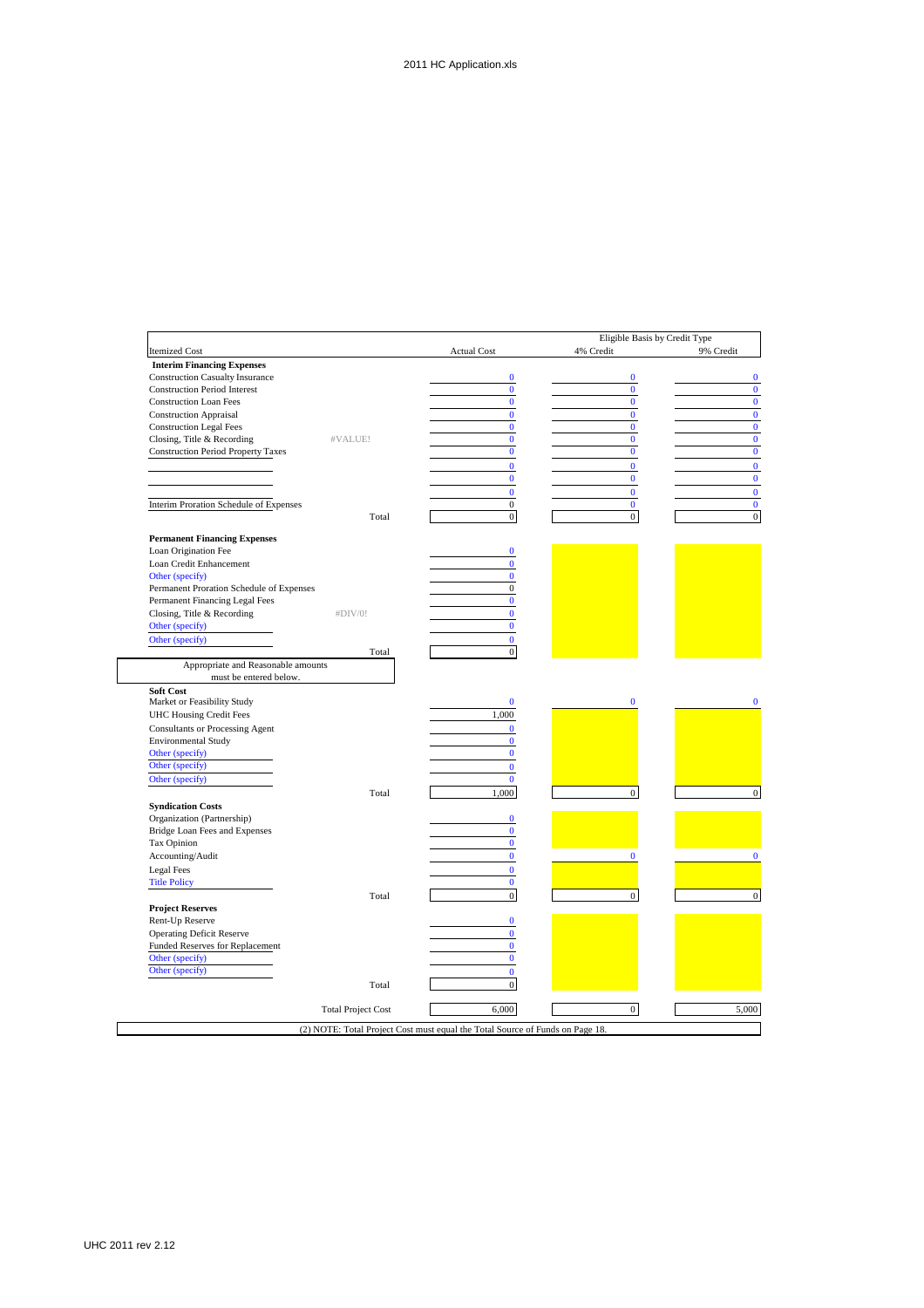| <b>Housing Credit Calculation</b>                                                                                                                                             | 4%                       | 9%                   |
|-------------------------------------------------------------------------------------------------------------------------------------------------------------------------------|--------------------------|----------------------|
| <b>Total Project Eligible Costs:</b>                                                                                                                                          | $\boldsymbol{0}$         | 5,000                |
| Less Community Service Facility or Fee basis adjustments                                                                                                                      | $\boldsymbol{0}$         | $\bf{0}$             |
| Less Federal Grants for eligible development costs. List Grants with total amounts to the right.                                                                              |                          |                      |
|                                                                                                                                                                               | $\bf{0}$                 | $\bf{0}$             |
|                                                                                                                                                                               |                          |                      |
| Less amount of amenities that are optionally available to tenants on a fee basis<br>Less 30% additional DDA & QCT building basis where applicable for scattered site projects | $\bf{0}$<br>$\bf{0}$     | $\bf{0}$<br>$\bf{0}$ |
|                                                                                                                                                                               |                          |                      |
| Less amount of nonqualified, nonrecourse financing<br>Less non-qualifying units of higher quality                                                                             | $\bf{0}$<br>$\mathbf{0}$ | $\bf{0}$<br>$\bf{0}$ |
|                                                                                                                                                                               |                          |                      |
| Less non-qualifying excess portion of higher quality units                                                                                                                    | $\bf{0}$                 | $\bf{0}$             |
| Less Federal Historic or Federal Energy Tax Credit (Residential Portion Only - Attach Detail)                                                                                 | $\bf{0}$                 | $\bf{0}$             |
| <b>Total Eligible Basis</b>                                                                                                                                                   | $\boldsymbol{0}$         | 5.000                |
| Multiplied by the Applicable Fraction                                                                                                                                         | 0%                       | 0%                   |
| (Percent of HC Units or HC Square Footage, whichever is less)<br><b>Total Qualified Basis</b>                                                                                 | $\boldsymbol{0}$         | $\boldsymbol{0}$     |
|                                                                                                                                                                               |                          |                      |
| UHC Qualified Bonus Area or Designated Census Tract?<br>X<br>Yes<br>No                                                                                                        | 100%                     | 100.00%              |
| Building Acquisition & Fee:                                                                                                                                                   | 0                        | $\overline{0}$       |
| ######                                                                                                                                                                        |                          |                      |
| #######                                                                                                                                                                       | 3.36%                    | 9.00%                |
| Amount of Housing Credit by Type:                                                                                                                                             | $\boldsymbol{0}$         | $\boldsymbol{0}$     |
| Total Housing Credits based on Qualified Basis(4% + 9%):                                                                                                                      | $\boldsymbol{0}$         |                      |
| <b>Housing Credits Requested:</b>                                                                                                                                             |                          |                      |
| Maximum Housing Credit Allocation is \$1,000,000 per Project, Phase or Developer per Year                                                                                     |                          |                      |
|                                                                                                                                                                               |                          |                      |
| <b>Housing Credits Proceed Information</b>                                                                                                                                    |                          |                      |
| Provide information concerning the syndication and estimated proceeds expected from Housing Credit investors.                                                                 |                          |                      |
| Annual amount of Low-Income Housing Credits Requested:<br>\$                                                                                                                  | $\mathbf{0}$             |                      |
| <b>Syndication Rate:</b><br>\$0.000 per credit dollar.<br>Gross proceeds from Housing Credit sale:                                                                            |                          |                      |
| Net proceeds to project:                                                                                                                                                      |                          |                      |
| When will these funds be paid?<br>Percent Paid in<br><b>Estimated Date</b>                                                                                                    | <b>Trigger Event</b>     |                      |
| at:                                                                                                                                                                           |                          |                      |
| at:<br>at:                                                                                                                                                                    |                          |                      |
| at:                                                                                                                                                                           |                          |                      |
| at:<br><<< MUST EQUAL 100%<br>Total:<br>$0\%$                                                                                                                                 |                          |                      |
| Letter of Interest Attached<br>Type of Offering                                                                                                                               | Public                   | Private              |
| Commitment Letter Attached<br>Type of Investors                                                                                                                               | Individuals              | Corporations         |
|                                                                                                                                                                               |                          |                      |
|                                                                                                                                                                               |                          |                      |
| Investor or Syndicator<br>Address                                                                                                                                             |                          |                      |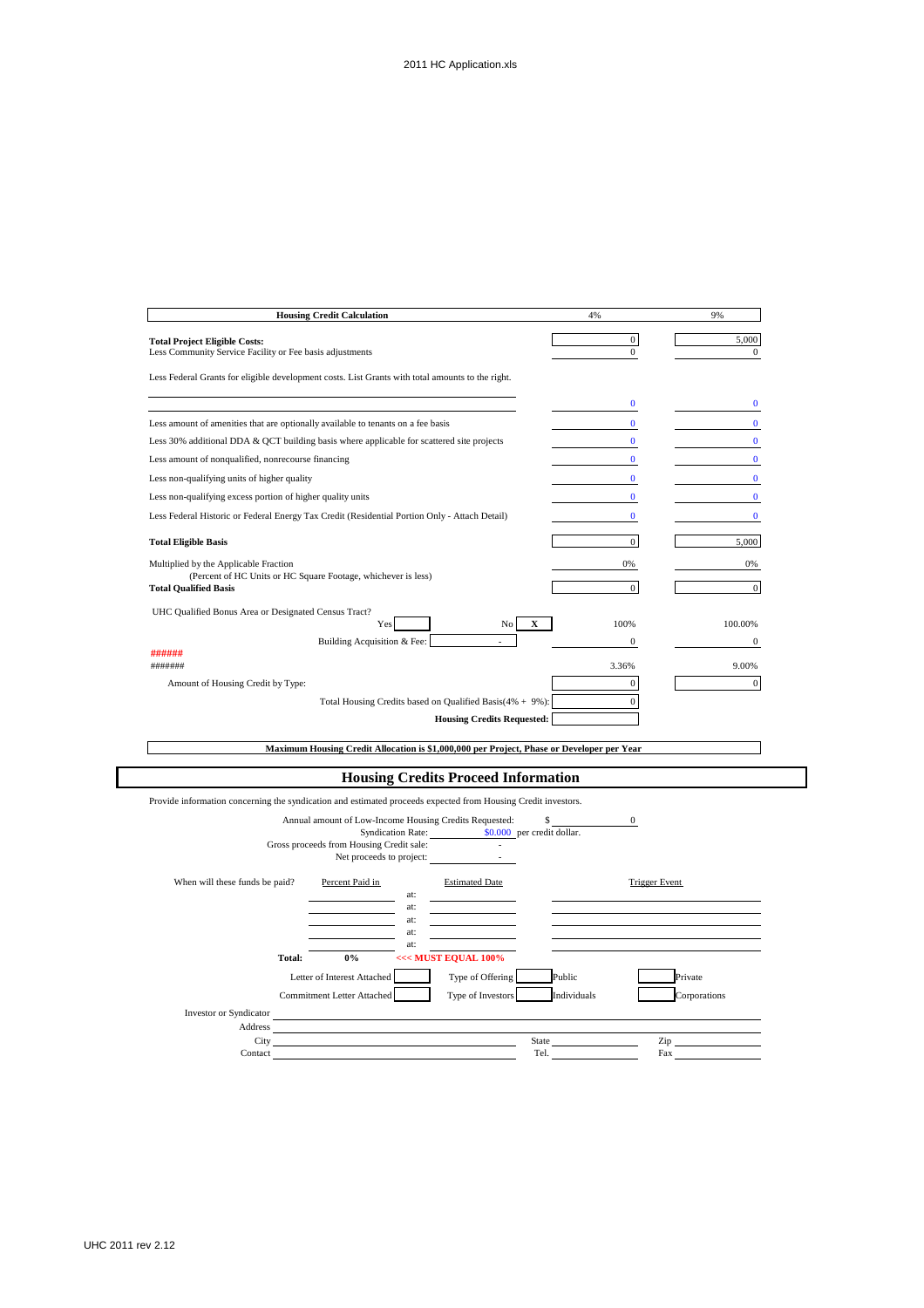| Construction<br>Source of Funds  | Amount of<br>Funds | Name and Telephone Number<br>of Contact Persons |
|----------------------------------|--------------------|-------------------------------------------------|
|                                  | ٠                  |                                                 |
|                                  |                    |                                                 |
|                                  |                    |                                                 |
|                                  |                    |                                                 |
|                                  |                    |                                                 |
|                                  |                    |                                                 |
|                                  |                    |                                                 |
|                                  |                    |                                                 |
| Total Funds for Construction: \$ |                    |                                                 |

|                                       |                                                                                                                                                |                                    |                            | <b>Source of Funds (Permanent Financing)</b>     |        |                                  |                                                                |                   |                 |
|---------------------------------------|------------------------------------------------------------------------------------------------------------------------------------------------|------------------------------------|----------------------------|--------------------------------------------------|--------|----------------------------------|----------------------------------------------------------------|-------------------|-----------------|
| Financing<br>Source<br>Debt Financing |                                                                                                                                                |                                    | Loan<br>Amount             | Annual<br>Debt Service                           |        | Rate of<br>Interest $(8.5$ etc.) | Amort.<br>(mos.)<br>If Cash flow/Zero Pay<br><b>Enter Zero</b> | Loan<br>Type      |                 |
| $\mathbf{1}$                          |                                                                                                                                                |                                    |                            |                                                  |        | 0.000                            | $\bf{0}$                                                       | Select One        |                 |
| $\overline{c}$                        |                                                                                                                                                | $\mathbf{s}$                       |                            | \$                                               |        | 0.000                            | $\bf{0}$                                                       | Select One        |                 |
| 3                                     |                                                                                                                                                | $\overline{\mathbf{s}}$            | a i                        | $\overline{\mathcal{S}}$                         | $\sim$ | 0.000                            | $\bf{0}$                                                       | Select One        |                 |
| 4                                     |                                                                                                                                                | $\mathsf{s}$                       | a.                         | $\sqrt{\ }$                                      |        | 0.000                            | $\bf{0}$                                                       | Select One        |                 |
|                                       | 5 Deferred Developer's Fee                                                                                                                     | $\mathbf{s}$                       | $\omega_{\rm{max}}$        | $\mathbb{S}$                                     |        | 0.000                            | $\bf{0}$                                                       | Deferred Fee      |                 |
| 6                                     |                                                                                                                                                | $\mathbf{s}$                       | $\omega_{\rm{eff}}$        | $\mathbb{S}$                                     | $\sim$ | 0.000                            | $\mathbf{0}$                                                   | Select One        |                 |
|                                       |                                                                                                                                                | \$                                 | $\omega_{\rm{eff}}$        | $rac{s}{s}$                                      |        | 0.000                            | $\mathbf{0}$                                                   | <b>Select One</b> |                 |
| 8 OWHLF                               | Select One                                                                                                                                     | $\sqrt{s}$                         | $\Delta \sim 10^4$         |                                                  | $\sim$ | #DIV/0!                          | $\overline{0}$                                                 | Select One        | <b>An OWHLI</b> |
| OWHLF<br>9                            | Select One                                                                                                                                     | $\mathbf{s}$                       | $\mathcal{L}^{\text{max}}$ | $\mathbb{S}$                                     | $\sim$ | #DIV/0!                          | $\overline{0}$                                                 | Select One        | <b>An OWHLI</b> |
| Other PJ<br>10                        | None                                                                                                                                           | $\mathbf{s}$                       |                            | $\mathbb{S}$                                     | $\sim$ | 0.000                            | $\bf{0}$                                                       | Tax-exempt bond   |                 |
| <b>Investor Equity</b>                |                                                                                                                                                |                                    | #DIV/0!                    |                                                  |        |                                  |                                                                |                   |                 |
|                                       |                                                                                                                                                | S                                  |                            |                                                  |        | <b>Financing Comments:</b>       |                                                                |                   |                 |
|                                       | Federal Housing Credit Equity                                                                                                                  |                                    |                            |                                                  |        |                                  |                                                                |                   |                 |
|                                       | Federal Historic Credit Equity                                                                                                                 |                                    |                            |                                                  |        |                                  |                                                                |                   |                 |
|                                       | <b>State Historic Credit Equity</b>                                                                                                            |                                    |                            |                                                  |        |                                  |                                                                |                   |                 |
| Grants                                | (Provide details & letters of interest)                                                                                                        |                                    |                            |                                                  |        |                                  |                                                                |                   |                 |
| 1                                     |                                                                                                                                                |                                    |                            |                                                  |        |                                  |                                                                |                   |                 |
| $\overline{c}$                        |                                                                                                                                                |                                    |                            |                                                  |        |                                  |                                                                |                   |                 |
| 3                                     |                                                                                                                                                | $\mathbf{s}$                       |                            |                                                  |        |                                  |                                                                |                   |                 |
| $\overline{4}$                        |                                                                                                                                                | $\mathbb S$                        |                            |                                                  |        |                                  |                                                                |                   |                 |
|                                       | 5 Questar Energy Rebates                                                                                                                       | $\mathbf{s}$                       |                            |                                                  |        |                                  |                                                                |                   |                 |
|                                       | 6 Rocky Mtn. Energy Rebates                                                                                                                    | $\mathbf{s}$                       | ÷                          |                                                  |        |                                  |                                                                |                   | #DIV/0!         |
| <b>DCR</b>                            | 0.00:1                                                                                                                                         |                                    | #DIV/0!                    | $\mathbb{S}$                                     | $\sim$ |                                  | Sources-Uses GAP:                                              | #DIV/0!           |                 |
|                                       |                                                                                                                                                |                                    |                            | <b>Source of Funds (Grants and Other Monies)</b> |        |                                  |                                                                |                   |                 |
|                                       | Is any portion of the Sources of Funds, including CDBG or HOME funds, financed directly or indirectly from Federal,<br>State or Local sources? | Yes                                |                            | No                                               |        |                                  |                                                                |                   |                 |
|                                       | Tax-exempt financed percentage:                                                                                                                |                                    |                            | 0.0%                                             |        |                                  |                                                                |                   |                 |
|                                       |                                                                                                                                                | Permanent loan credit enhancement: |                            | Select One                                       |        |                                  |                                                                |                   |                 |
|                                       | <b>Existing Subsidies with Acquisition Projects:</b>                                                                                           |                                    |                            |                                                  |        |                                  |                                                                |                   |                 |
|                                       | Section 221(d)(3) BMIR                                                                                                                         |                                    |                            | Section 236                                      |        | Section 8 HAP                    |                                                                | <b>RD 515 RA</b>  |                 |
|                                       | Is HUD/RD Approval for Transfer of Physical Assets Required?                                                                                   |                                    |                            |                                                  |        | Yes                              |                                                                |                   |                 |
|                                       | Does HAP/RA contract allow for annual increases?                                                                                               |                                    |                            |                                                  |        | Yes                              |                                                                |                   |                 |
|                                       | HAP/RA expiration date:                                                                                                                        |                                    |                            | Contract Renewal Period:                         |        | yrs.                             |                                                                |                   |                 |
|                                       | Has the HUD Mark to Market of RD RA renewal process commenced?                                                                                 |                                    |                            |                                                  |        | Yes                              |                                                                | Ñ٥                |                 |
|                                       | HUD/RD Est. finalization date:                                                                                                                 |                                    |                            |                                                  |        |                                  |                                                                |                   |                 |

 $\Gamma$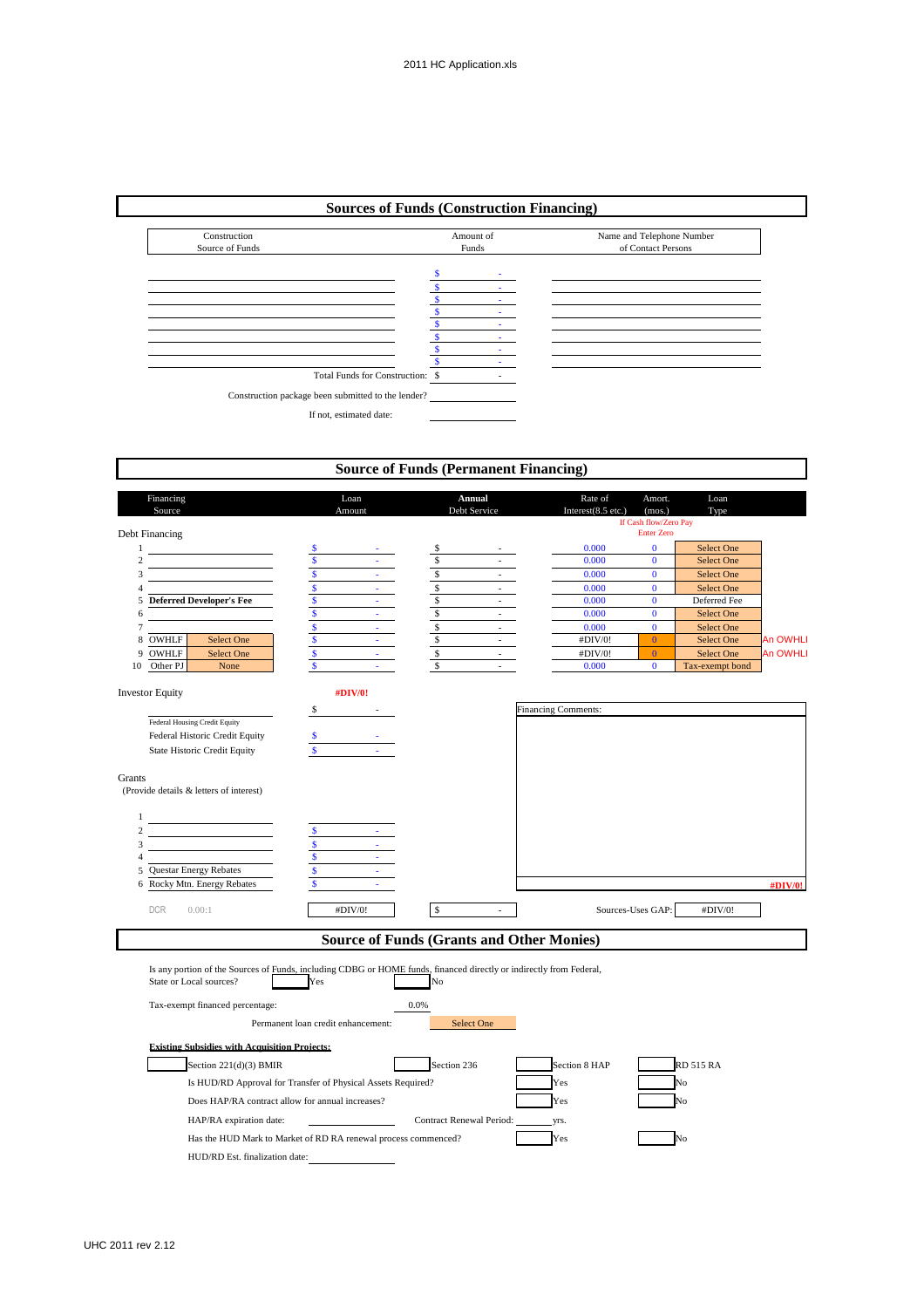|                                                                                                           | <b>Long Term Financing Sources and Contacts</b> |                                                     |
|-----------------------------------------------------------------------------------------------------------|-------------------------------------------------|-----------------------------------------------------|
| List in order of lien priority ALL sources of funding and contact names, addresses and telephone numbers: |                                                 |                                                     |
| Company / Institution<br>Name & Complete Address<br><b>Debt Financing</b><br>$\mathbf{1}$                 | *Status<br>Date                                 | Contact Person & Title<br>Telephone and Fax Numbers |
|                                                                                                           |                                                 |                                                     |
| $\overline{2}$                                                                                            |                                                 |                                                     |
| 3 <sup>7</sup>                                                                                            |                                                 |                                                     |
|                                                                                                           |                                                 |                                                     |
| $\overline{4}$                                                                                            |                                                 |                                                     |
| 5                                                                                                         |                                                 |                                                     |
|                                                                                                           |                                                 |                                                     |
| Equity Financing (Other than HC)<br>1                                                                     |                                                 |                                                     |
| <b>Grant and Other Monies</b>                                                                             |                                                 |                                                     |
| $\mathbf{1}$                                                                                              |                                                 |                                                     |
| $\overline{c}$                                                                                            |                                                 |                                                     |
| 3                                                                                                         |                                                 |                                                     |
|                                                                                                           |                                                 |                                                     |

**\*Status codes: LOI=Letter of Intent, NA=No formal action taken; A=Application formally submitted; C=Commitment received. Attach proof of status.**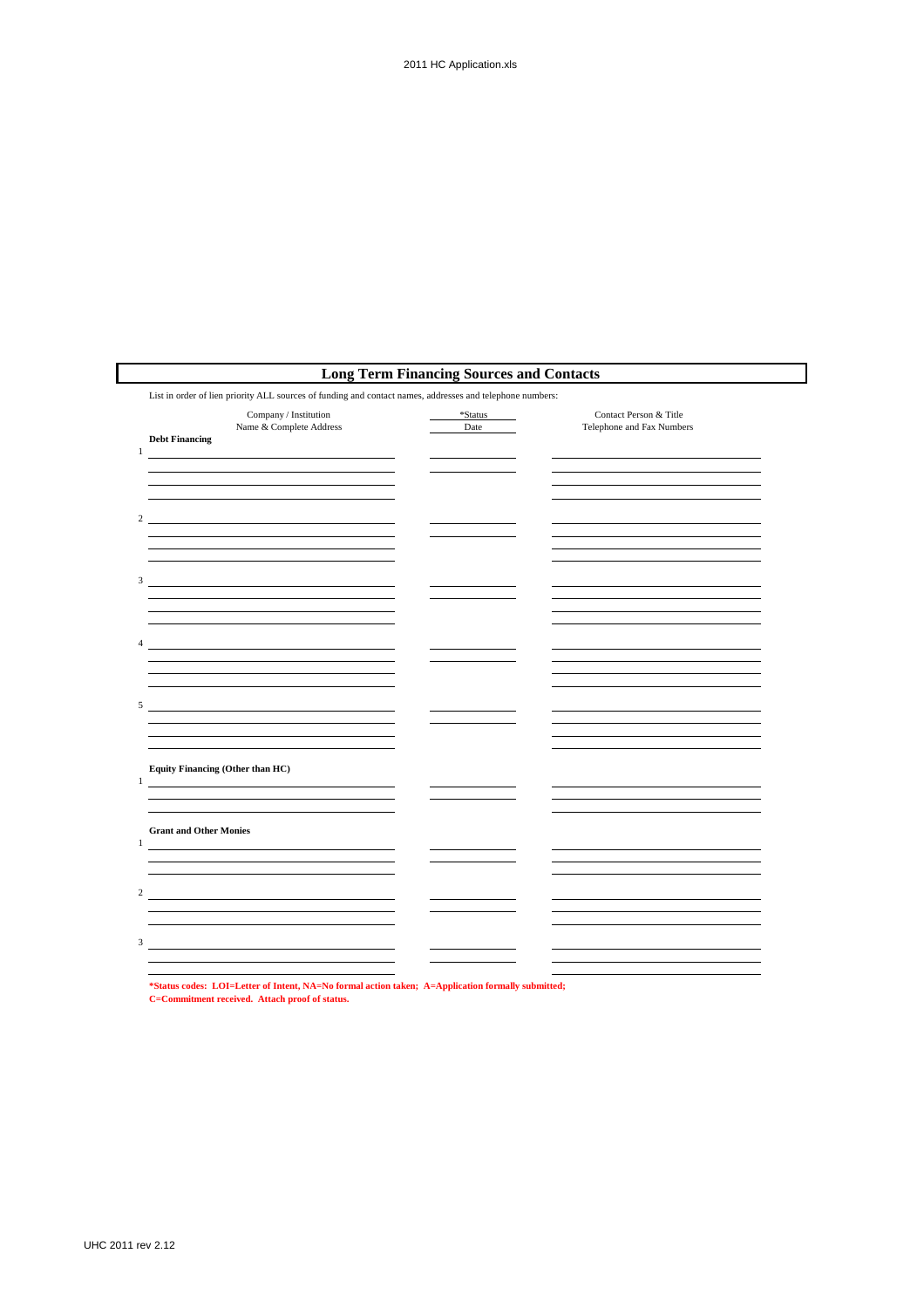|             |                                                                  |                                                                                                                      |                      | <b>Energy and Equipment</b>                                        |                          |                                                                                                           |                      |                      |
|-------------|------------------------------------------------------------------|----------------------------------------------------------------------------------------------------------------------|----------------------|--------------------------------------------------------------------|--------------------------|-----------------------------------------------------------------------------------------------------------|----------------------|----------------------|
|             | Equipment Included with Units (Low-Income Units)                 |                                                                                                                      |                      |                                                                    |                          |                                                                                                           |                      |                      |
|             | Range                                                            | Refrigerator                                                                                                         |                      | Disposal                                                           |                          | Air Conditioning                                                                                          |                      |                      |
|             |                                                                  |                                                                                                                      |                      |                                                                    |                          |                                                                                                           |                      |                      |
|             | Dishwasher                                                       | Kitch. Exhaust                                                                                                       |                      | Laundry Fac.                                                       |                          | Washer/Dryer Hookups                                                                                      |                      |                      |
| $\Omega$    | <b>Lighting Occupancy Sensor</b><br>Storage, Garages & Bathrooms |                                                                                                                      | 0%                   | Fluorescent Lights (Percent of fixtures)                           |                          | Lease must stipulate that Owner will provide and install fluorescent lights                               |                      |                      |
|             |                                                                  |                                                                                                                      |                      |                                                                    |                          |                                                                                                           |                      |                      |
|             | Energy and Equipment Information in low-income units             |                                                                                                                      |                      |                                                                    |                          |                                                                                                           |                      |                      |
|             |                                                                  |                                                                                                                      |                      |                                                                    |                          |                                                                                                           |                      |                      |
|             |                                                                  | <b>Energy Equipment</b>                                                                                              |                      | Type of System<br>(GFWA, Hot Water, etc.)                          |                          | Rating                                                                                                    |                      |                      |
|             |                                                                  | Domestic Hot Water                                                                                                   |                      |                                                                    |                          |                                                                                                           |                      |                      |
|             |                                                                  | Heating                                                                                                              |                      |                                                                    |                          |                                                                                                           |                      |                      |
|             |                                                                  | Air Conditioning                                                                                                     |                      |                                                                    |                          |                                                                                                           |                      |                      |
|             |                                                                  |                                                                                                                      |                      |                                                                    |                          |                                                                                                           |                      |                      |
|             | Equipment Included with Units (Market-rate Units)                |                                                                                                                      |                      |                                                                    |                          |                                                                                                           |                      |                      |
|             |                                                                  |                                                                                                                      |                      |                                                                    |                          |                                                                                                           |                      |                      |
|             | Range                                                            | Refrigerator                                                                                                         |                      | Disposal                                                           |                          | Air Conditioning                                                                                          |                      |                      |
|             | Dishwasher                                                       | Kitch. Exhaust                                                                                                       |                      | Laundry Fac.                                                       |                          | Washer/Dryer Hookups                                                                                      |                      |                      |
| $\Omega$    | <b>Lighting Occupancy Sensor</b>                                 |                                                                                                                      | 0%                   | Fluorescent Lights (Percent of fixtures)                           |                          |                                                                                                           |                      |                      |
|             | Storage, Garages & Bathrooms                                     |                                                                                                                      |                      |                                                                    |                          |                                                                                                           |                      |                      |
|             |                                                                  |                                                                                                                      |                      | <b>Monthly Utility Allowance Calculations</b>                      |                          |                                                                                                           |                      |                      |
|             |                                                                  |                                                                                                                      |                      |                                                                    |                          |                                                                                                           |                      |                      |
|             |                                                                  |                                                                                                                      |                      |                                                                    |                          | ENTER allowance (PAID by TENANT) by Unit type                                                             |                      |                      |
|             |                                                                  | List only Utilities                                                                                                  | SRO                  | $\mathbf{1}$                                                       | $\overline{c}$           |                                                                                                           | $\overline{4}$       |                      |
| Type        | <b>Utilities</b>                                                 | Paid By                                                                                                              | Studio               |                                                                    |                          | 3                                                                                                         |                      | $\sqrt{5}$           |
| G<br>E      | Heating                                                          | Tenant                                                                                                               | $\bf{0}$<br>$\bf{0}$ | $\bf{0}$<br>$\bf{0}$                                               | $\bf{0}$<br>$\bf{0}$     | $\bf{0}$<br>$\bf{0}$                                                                                      | $\bf{0}$<br>$\bf{0}$ | $\bf{0}$<br>$\bf{0}$ |
| Е           | Cooking<br>Lighting                                              | Tenant<br>Tenant                                                                                                     | $\bf{0}$             | $\bf{0}$                                                           | $\bf{0}$                 | $\bf{0}$                                                                                                  | $\bf{0}$             | $\bf{0}$             |
| $\mathbf E$ | Hot Water                                                        | Tenant                                                                                                               | $\bf{0}$             | $\bf{0}$                                                           | $\bf{0}$                 | $\bf{0}$                                                                                                  | $\mathbf 0$          | $\bf{0}$             |
| E           | Air Conditioning                                                 | <b>Tenant</b>                                                                                                        | $\bf{0}$             | $\bf{0}$                                                           | $\mathbf{0}$             | $\mathbf{0}$                                                                                              | $\bf{0}$             | $\bf{0}$             |
|             | Sewer<br>Water                                                   | Tenant<br>Tenant                                                                                                     | $\bf{0}$<br>$\bf{0}$ | $\bf{0}$<br>$\bf{0}$                                               | $\mathbf{0}$<br>$\bf{0}$ | $\bf{0}$<br>$\bf{0}$                                                                                      | $\bf{0}$<br>$\bf{0}$ | $\bf{0}$<br>$\bf{0}$ |
|             | Trash                                                            | Tenant                                                                                                               | $\bf{0}$             | $\bf{0}$                                                           | $\bf{0}$                 | $\bf{0}$                                                                                                  | $\bf{0}$             | $\bf{0}$             |
|             | Dispatch                                                         | Tenant                                                                                                               | $\bf{0}$             | $\bf{0}$                                                           | $\bf{0}$                 | $\mathbf{0}$                                                                                              | $\bf{0}$             | $\bf{0}$             |
|             | Other?                                                           | Tenant                                                                                                               | $\mathbf{0}$         | $\mathbf{0}$                                                       | $\mathbf{0}$             | $\mathbf{0}$                                                                                              | $\mathbf{0}$         | $\mathbf{0}$         |
|             | Type: E=Electric, G=Gas, P=Propane, etc.                         | <b>Total Utility Allowance:</b>                                                                                      | $\boldsymbol{0}$     | $\boldsymbol{0}$                                                   | $\boldsymbol{0}$         | $\mathbf{0}$<br>Energy Star Rater's Utility Estimates based on Plans & Specifications for the building(s) | $\mathbf{0}$         | $\boldsymbol{0}$     |
|             |                                                                  |                                                                                                                      |                      | may be used instead of PHA Utility Allowances.                     |                          |                                                                                                           |                      |                      |
|             |                                                                  |                                                                                                                      |                      |                                                                    |                          |                                                                                                           |                      |                      |
|             |                                                                  | Source of Utility Allowance Calculation (Documentation of Utility Calculations must be included)                     |                      |                                                                    |                          |                                                                                                           |                      |                      |
|             | Local PHA                                                        | Utility Co.*                                                                                                         |                      |                                                                    |                          |                                                                                                           |                      |                      |
|             | Rural Devel.                                                     | <b>HUD</b>                                                                                                           |                      | Housing Authority or other<br><b>Energy Star Rater Calculation</b> |                          |                                                                                                           |                      |                      |
|             |                                                                  |                                                                                                                      |                      |                                                                    |                          |                                                                                                           |                      |                      |
|             |                                                                  | *Using these sources after the building(s) is placed-in-service precludes the use of PHA Allowances in future years. |                      |                                                                    |                          |                                                                                                           |                      |                      |
|             | <b>COMMON AREA PERSONNEL UNIT(S) ELECTION:</b>                   |                                                                                                                      |                      |                                                                    |                          | Maximum Units based on project size: 0                                                                    |                      |                      |
|             |                                                                  | Projects may elect to set-aside personnel units. Indicate the unit(s) by type and physical description:              |                      |                                                                    |                          |                                                                                                           |                      |                      |
|             |                                                                  | These unit are not to be included in the Low-Income                                                                  |                      |                                                                    |                          | Unit Type                                                                                                 |                      |                      |
|             | units in the following section.                                  |                                                                                                                      |                      | Permitted Use                                                      | <b>Baths</b>             | (2-bed, Studio)                                                                                           | Sq. Ft.              |                      |
|             | Other (Specify)                                                  |                                                                                                                      |                      | <b>Select One</b><br><b>Select One</b>                             | 0.00<br>0.00             |                                                                                                           | $\Omega$<br>$\bf{0}$ |                      |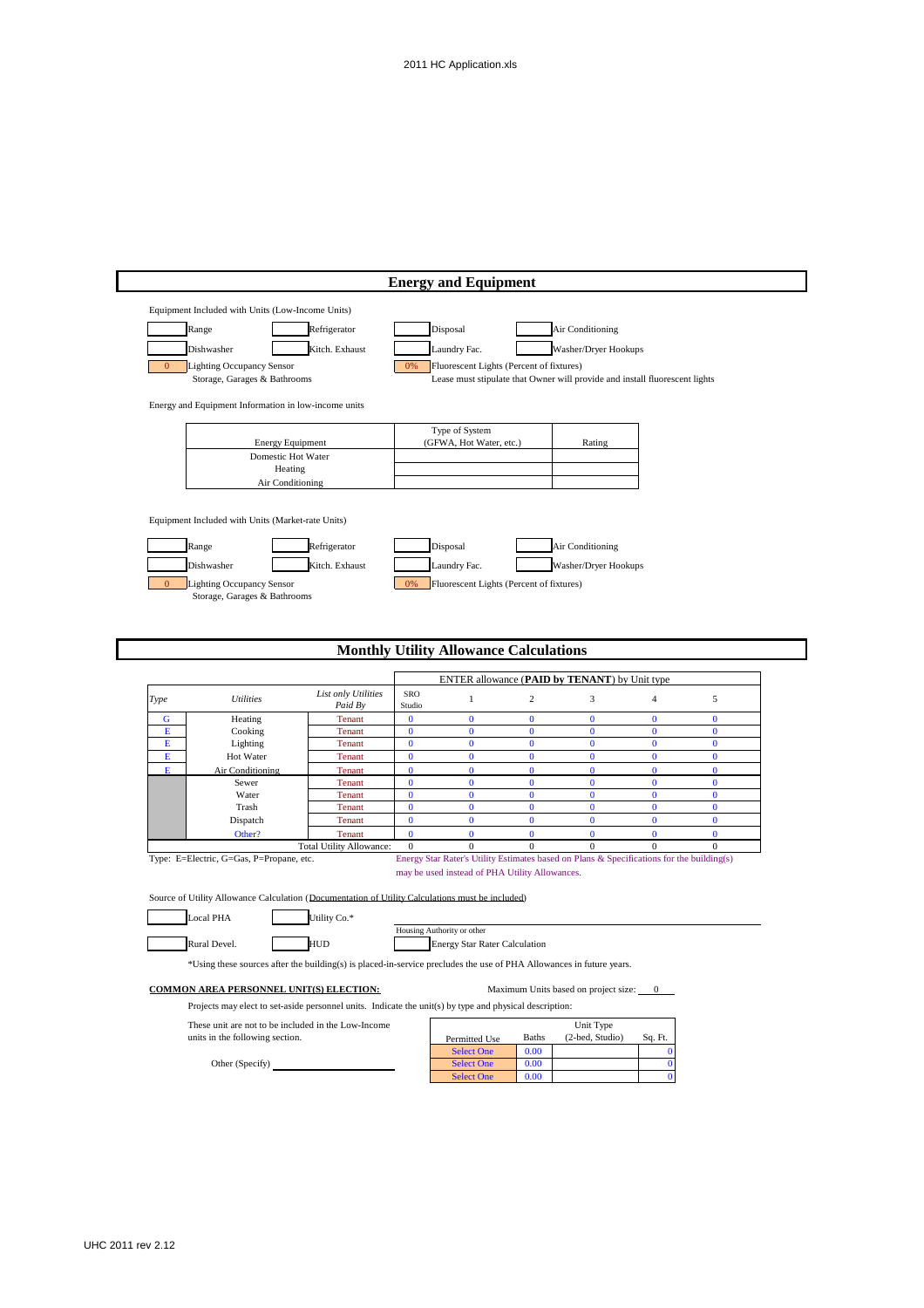# **Proposed Contractual Rent Targeting Analysis**

Project Rents (Note: actual rents plus the amount of utilities paid by tenants cannot exceed low-income rent levels.



| Type         | HC Rents | Units        | Market Rents* | Margin |
|--------------|----------|--------------|---------------|--------|
| $\mathbf{0}$ | \$0      | $\mathbf{0}$ | \$0           | 0%     |
| 0            | \$0      | $\mathbf{0}$ | \$0           | 0%     |
| 0            | \$0      | $\mathbf{0}$ | \$0           | 0%     |
| 0            | \$0      | $\mathbf{0}$ | \$0           | 0%     |
| 0            | \$0      | $\mathbf{0}$ | \$0           | 0%     |
|              | \$0      | $\mathbf{0}$ | \$0           | 0%     |
| 0            | \$0      | $\mathbf{0}$ | \$0           | 0%     |
| 0            | \$0      | $\mathbf{0}$ | \$0           | 0%     |
| 0            | \$0      | $\mathbf{0}$ | \$0           | 0%     |
|              | \$0      | $\mathbf{0}$ | \$0           | 0%     |
|              | \$0      | $\mathbf{0}$ | \$0           | 0%     |
|              | \$0      | $\mathbf{0}$ | \$0           | 0%     |
|              | \$0      | $\mathbf{0}$ | \$0           | 0%     |
| 0            | \$0      | 0            | \$0           | 0%     |

| <b>Unrestricted Rents</b> | Type | <b>Market Rents</b> | Margin |
|---------------------------|------|---------------------|--------|
| \$0                       |      | \$0                 | 0      |
| \$0                       | 0    | \$0                 | 0      |
| \$0                       | 0    | \$0                 | 0      |
| \$0                       | 0    | \$0                 | 0      |
| \$0                       | 0    | \$0                 | 0      |
| \$0                       | 0    | \$0                 | 0      |
| \$0                       |      | \$0                 |        |

0 \$0 0 \$0 0% 0 **\*** Market rents must be supported by the market study. **Note:** UHC advises that Credit unit rents be 10% below market rents.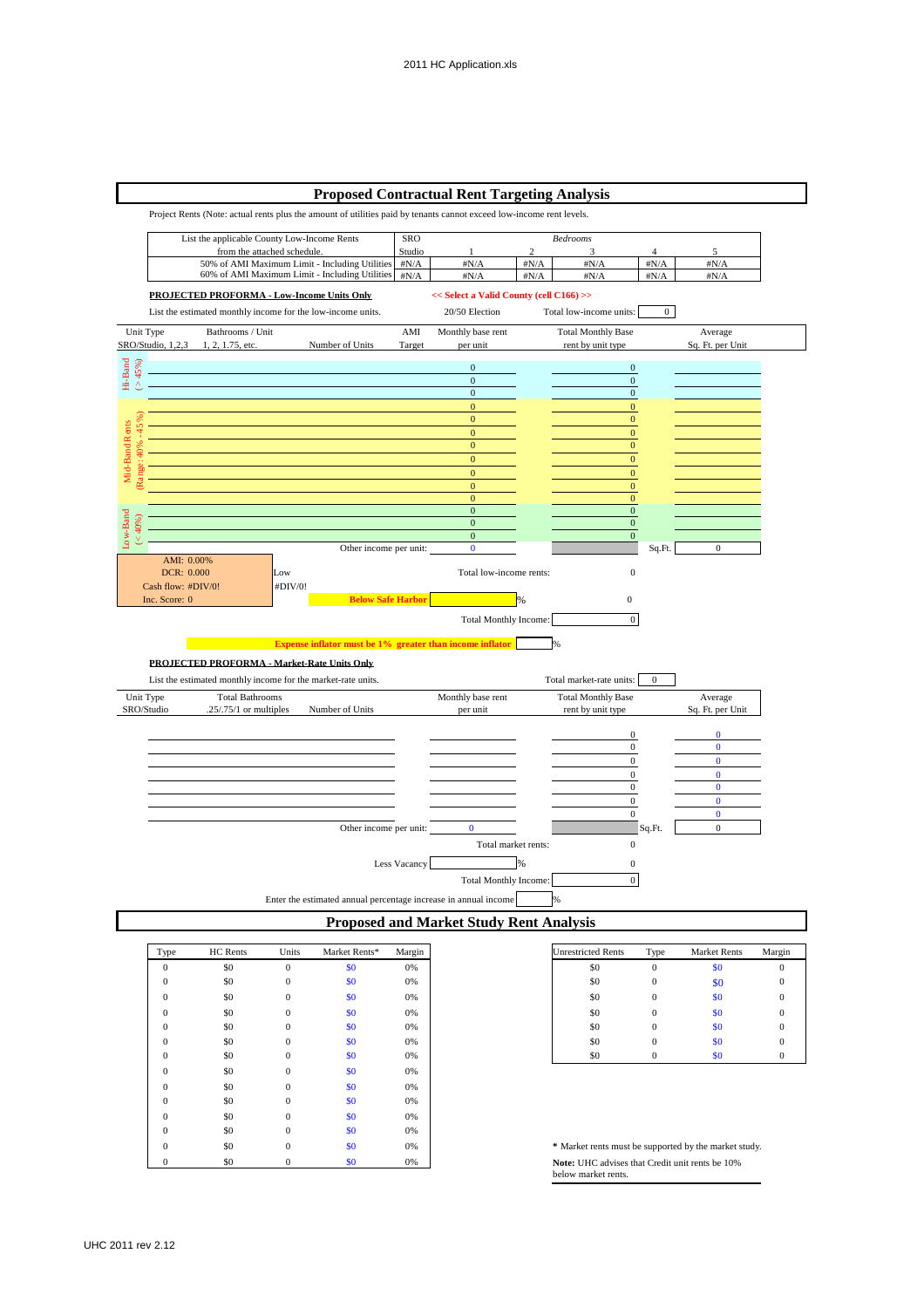| I. Administrative       |                                                                                                 |              | <b>III.</b> Operating Costs   |                                                  |          |
|-------------------------|-------------------------------------------------------------------------------------------------|--------------|-------------------------------|--------------------------------------------------|----------|
|                         | 1 Advertising                                                                                   | $\bf{0}$     | 1 Elevator                    | $\bf{0}$                                         |          |
|                         | 2 Management                                                                                    | $\mathbf{0}$ | 2 Electric (Common Area)      | $\mathbf{0}$                                     |          |
|                         | 3 Legal                                                                                         | $\mathbf{0}$ | 3 Gas (Common Area)           | $\mathbf{0}$                                     |          |
|                         | 4 Partnership                                                                                   | $\mathbf{0}$ | 4 Water/Sewer                 | $\mathbf{0}$                                     |          |
|                         | 5 Accounting/Audit                                                                              | $\mathbf{0}$ | 5 Trash Removal               | $\mathbf{0}$                                     |          |
|                         | 6 UHC Compliance Fee                                                                            | $\mathbf{0}$ | 6 Payroll                     |                                                  |          |
|                         | 7 Other                                                                                         | $\mathbf{0}$ | Management Salaries           | $\bf{0}$                                         |          |
|                         | Total Administrative Cost:                                                                      | $\Omega$     | Office/Accounting             | $\Omega$                                         |          |
|                         |                                                                                                 |              | Salaries (Other)              | $\mathbf{0}$                                     |          |
| II. Maintenance         |                                                                                                 |              | 7 Payroll Taxes               | $\mathbf{0}$                                     |          |
|                         | 1 Interior Maint.                                                                               | $\bf{0}$     | 8 Property Insurance          | $\bf{0}$                                         |          |
|                         | 2 Int/Ext. Repairs                                                                              | $\mathbf{0}$ | 9 Snow Removal                | $\mathbf{0}$                                     |          |
|                         | 3 Exterminating                                                                                 | $\mathbf{0}$ | <b>Other General Exp</b>      | $\mathbf{0}$                                     |          |
|                         | 4 Landscaping                                                                                   | $\mathbf{0}$ | <b>Other General Exp</b>      | $\mathbf{0}$                                     |          |
|                         | 5 Paving/Grounds                                                                                | $\bf{0}$     | <b>Total Operating Costs:</b> | $\mathbf{0}$                                     |          |
|                         | 6 Materials                                                                                     | $\mathbf{0}$ |                               | Total Expenses:<br>$\overline{0}$                |          |
|                         |                                                                                                 |              |                               | $\overline{0}$<br>Total Expenses (w/o reserves): |          |
|                         | Replacement Reserve/Unit:<br><b>Expense inflator must be 1% or greater than income inflator</b> |              | 0.00 %                        | Total Annual Capital Replacement Reserve: \$     |          |
|                         | HOW WERE EXPENSES AND RESERVES DETERMINED?                                                      |              |                               | Expenses/unit:<br>#DIV/0!                        |          |
|                         | INCOME ANALYSIS SUMMARY                                                                         |              |                               |                                                  |          |
|                         | Gross scheduled HC rents                                                                        |              | $\bf{0}$                      |                                                  |          |
| Other Income            |                                                                                                 |              | $\mathbf{0}$                  |                                                  |          |
|                         | Operating Subsidies - Specify *                                                                 |              | $\mathbf{0}$                  |                                                  |          |
|                         | Less vacancy                                                                                    |              | #DIV/0!                       |                                                  |          |
|                         | <b>Total Operating Income</b>                                                                   |              | #DIV/0!                       |                                                  |          |
|                         | <b>Less Operating Expenses</b>                                                                  |              | $\mathbf{0}$                  |                                                  | $/$ unit |
|                         | Less annual Capital Replacement Reserves                                                        |              | $\theta$                      |                                                  |          |
|                         | Net Operating Income                                                                            |              | #DIV/0!                       |                                                  |          |
|                         | Less Annual Debt Service                                                                        |              | $\mathbf{0}$                  |                                                  |          |
| <b>NOI Before Taxes</b> |                                                                                                 |              | #DIV/0!                       |                                                  |          |

\* Operating Subsidies include Rural Development Service 515 RA, HUD 236, Section 8 HAP, Continuum of Care, and Project Based HUD Vouchers.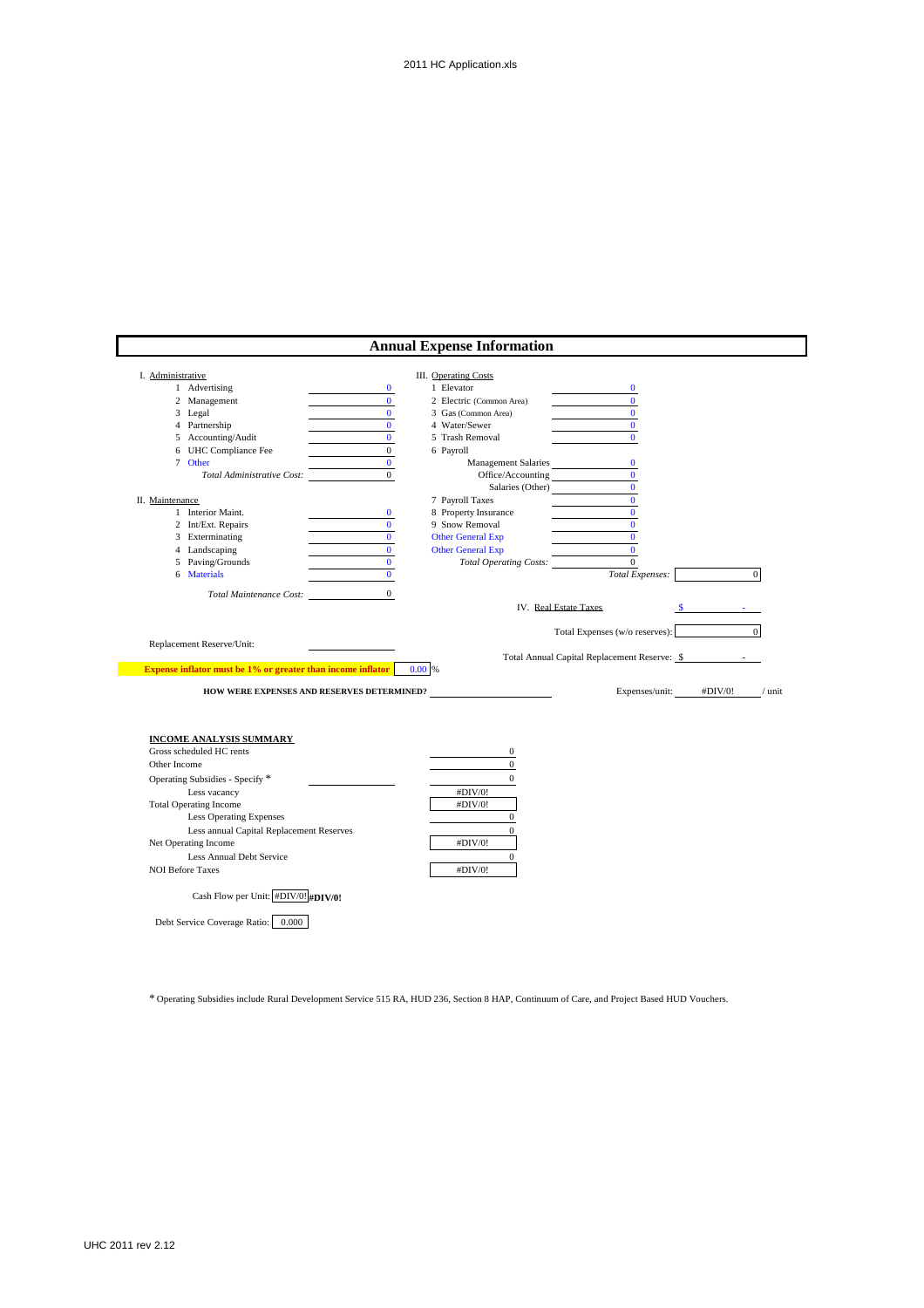| 1 Profit and Overhead Limitations:                                          | << You Must Address Each of the Topics in this Section >> |
|-----------------------------------------------------------------------------|-----------------------------------------------------------|
|                                                                             |                                                           |
|                                                                             |                                                           |
|                                                                             |                                                           |
|                                                                             |                                                           |
| 2 Development Cost Efficiencies:                                            | << You Must Address Each of the Topics in this Section >> |
|                                                                             |                                                           |
|                                                                             |                                                           |
|                                                                             |                                                           |
|                                                                             |                                                           |
| Financing Innovations:<br>3                                                 | << You Must Address Each of the Topics in this Section >> |
|                                                                             |                                                           |
|                                                                             |                                                           |
|                                                                             |                                                           |
|                                                                             |                                                           |
| Maximizing Proceeds to the Project from the Housing Credit Allocation:<br>4 | << You Must Address Each of the Topics in this Section >> |
|                                                                             |                                                           |
|                                                                             |                                                           |
|                                                                             |                                                           |
|                                                                             | << You Must Address Each of the Topics in this Section >> |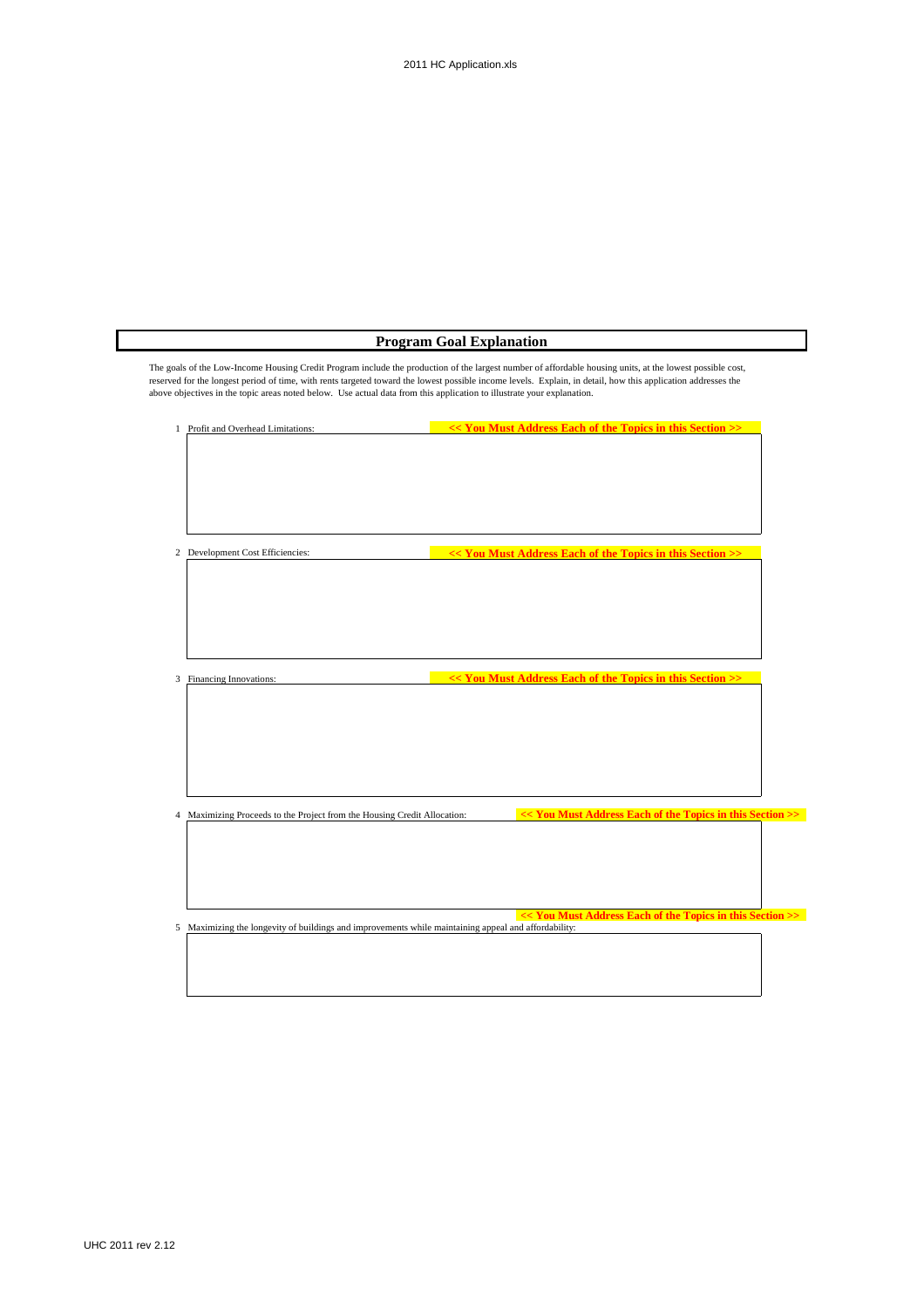# **Project Quality and Design Commitment**

Specify the PROJECT construction quality and durability features in the list provided. Indicate if you are designing to code, or upgrading and why. Additional explanation may be added by expanding the number of lines in the document.

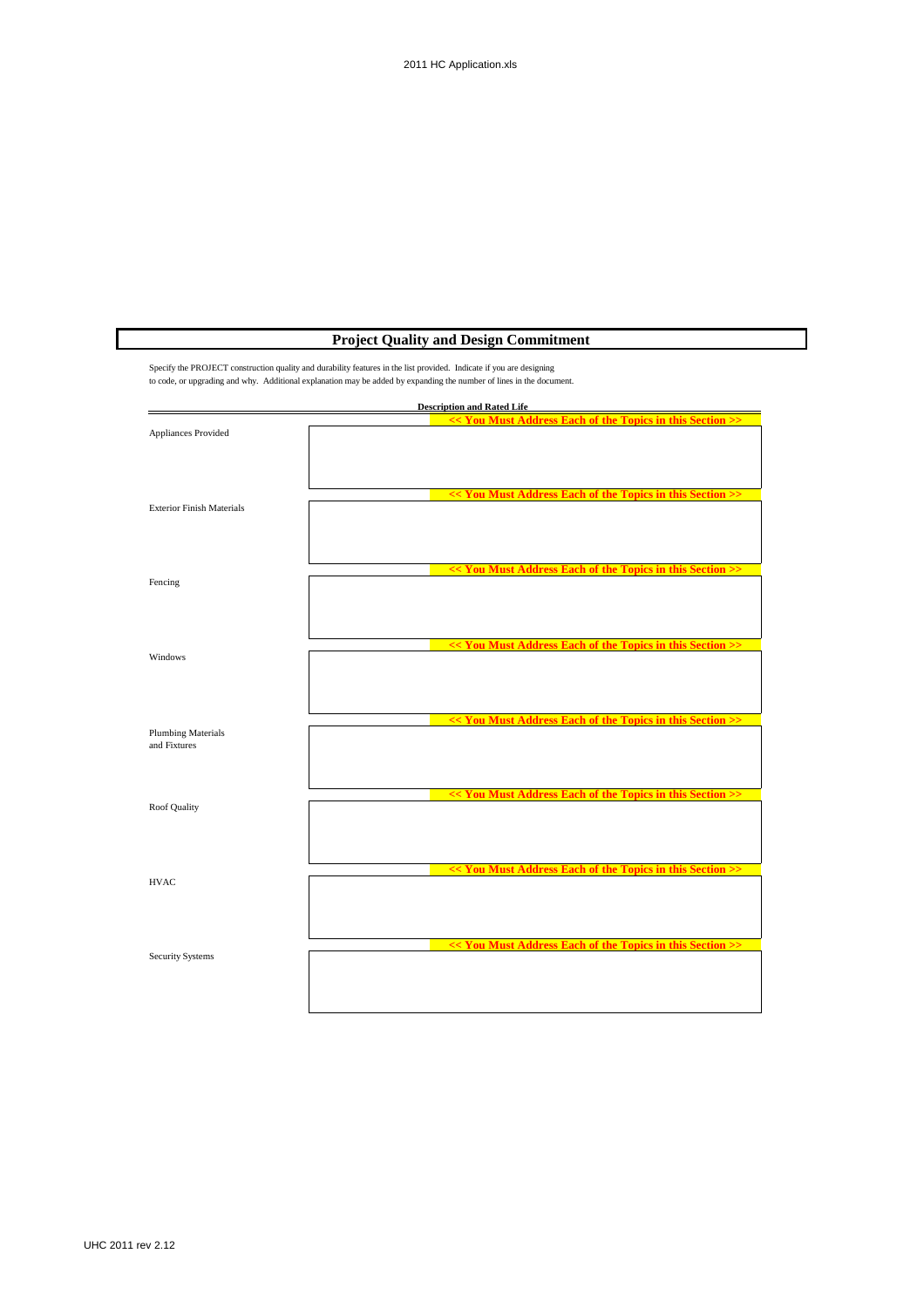|                                        | Description                                               |
|----------------------------------------|-----------------------------------------------------------|
| <b>Energy Efficiency</b>               | << You Must Address Each of the Topics in this Section >> |
|                                        |                                                           |
|                                        |                                                           |
| Cabinetry                              | << You Must Address Each of the Topics in this Section >> |
|                                        |                                                           |
|                                        | << You Must Address Each of the Topics in this Section >> |
| Insulation                             |                                                           |
|                                        |                                                           |
|                                        | << You Must Address Each of the Topics in this Section >> |
| Landscaping                            |                                                           |
|                                        |                                                           |
|                                        | << You Must Address Each of the Topics in this Section >> |
| Design & Other                         |                                                           |
| <b>Quality Elements</b>                |                                                           |
|                                        |                                                           |
|                                        | << You Must Address Each of the Topics in this Section >> |
| Parking Innovations<br>and Garages     |                                                           |
|                                        |                                                           |
|                                        | << You Must Address Each of the Topics in this Section >> |
| Site Layout and<br><b>Unit Density</b> |                                                           |
|                                        |                                                           |
|                                        |                                                           |
| Other                                  |                                                           |
|                                        |                                                           |
| Other                                  |                                                           |
|                                        |                                                           |
|                                        |                                                           |
|                                        |                                                           |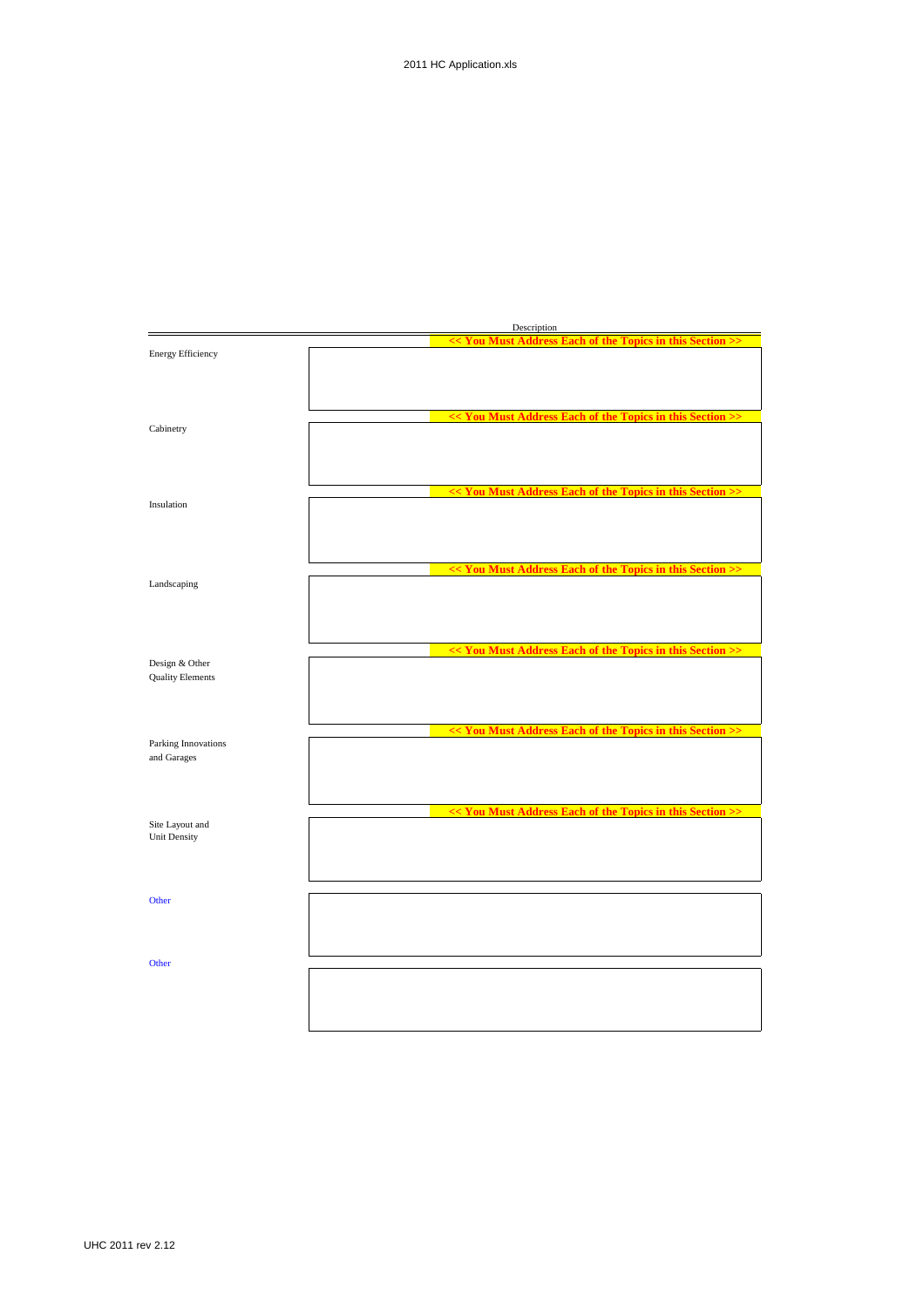# **State of Utah Low-Income Housing Credit Calculation**

State of Utah Housing Credits are available to projects at time of federal HC application. See QAP, State of Utah Credit section. (You may want to reduce the number of rent tiers at different rents/unit types to avoid confusion in managing the project.)

| <b>HC</b> Application |                    |               | <b>Proposal with State Housing Credits</b> |                |                                 |                   |                                      |                    |                                          |
|-----------------------|--------------------|---------------|--------------------------------------------|----------------|---------------------------------|-------------------|--------------------------------------|--------------------|------------------------------------------|
| Unit<br>Type          | Number<br>of Units | Target<br>AMI | Net Rents                                  | Unit<br>Type   | Number of State Credit<br>Units | <b>STC</b><br>AMI | Reduction in<br><b>Monthly Rents</b> |                    | Total Monthly<br><b>Income Reduction</b> |
| $\mathbf{0}$          | 0                  | 0%            | $\mathbf{0}$                               | $\mathbf{0}$   | $\bf{0}$                        | 0%                | $\mathbf{0}$                         |                    |                                          |
| $\mathbf{0}$          | $\overline{0}$     | 0%            | $\mathbf{0}$                               | $\mathbf{0}$   | $\Omega$                        | 0%                | $\boldsymbol{0}$                     |                    |                                          |
| $\overline{0}$        | $\overline{0}$     | 0%            | $\mathbf{0}$                               | $\mathbf{0}$   | $\Omega$                        | 0%                | $\mathbf{0}$                         |                    |                                          |
| $\overline{0}$        | $\overline{0}$     | 0%            | $\mathbf{0}$                               | $\overline{0}$ |                                 | 0%                | $\mathbf{0}$                         |                    |                                          |
| $\mathbf{0}$          | $\overline{0}$     | 0%            | $\mathbf{0}$                               | $\mathbf{0}$   | $\overline{0}$                  | 0%                | $\mathbf{0}$                         |                    |                                          |
| $\mathbf{0}$          | $\overline{0}$     | 0%            | $\mathbf{0}$                               | $\mathbf{0}$   | $\overline{0}$                  | 0%                | $\mathbf{0}$                         |                    | $\Omega$                                 |
| $\mathbf{0}$          | $\overline{0}$     | 0%            | $\mathbf{0}$                               | $\mathbf{0}$   | $\Omega$                        | 0%                | $\mathbf{0}$                         |                    | $\Omega$                                 |
| $\overline{0}$        | $\theta$           | 0%            | $\Omega$                                   | $\overline{0}$ | $\Omega$                        | 0%                | $\mathbf{0}$                         |                    | $\Omega$                                 |
| $\mathbf{0}$          | $\theta$           | 0%            | $\Omega$                                   | $\overline{0}$ | $\Omega$                        | 0%                | $\mathbf{0}$                         |                    | $\Omega$                                 |
| $\theta$              | $\overline{0}$     | 0%            | $\Omega$                                   | $\mathbf{0}$   | Ő                               | 0%                | $\mathbf{0}$                         |                    | $\Omega$                                 |
| $\overline{0}$        | $\overline{0}$     | 0%            | $\Omega$                                   | $\mathbf{0}$   | Ő                               | 0%                | $\mathbf{0}$                         |                    | $\Omega$                                 |
| $\overline{0}$        | 0                  | 0%            | $\Omega$                                   | $\overline{0}$ |                                 | 0%                | $\mathbf{0}$                         |                    | $\Omega$                                 |
| $\theta$              | $\overline{0}$     | 0%            | $\Omega$                                   | $\overline{0}$ |                                 | 0%                | $\mathbf{0}$                         |                    | $\mathbf{0}$                             |
| $\Omega$              | 0                  | 0%            | $\Omega$                                   | $\overline{0}$ |                                 | 0%                | $\Omega$                             |                    | $\mathbf{0}$                             |
|                       |                    |               |                                            |                |                                 |                   |                                      | Reduced Income: \$ |                                          |

Approx. SHC Cap for Project: \$ \*Capitalized value of rent reduction:  $\sqrt{$}$ SHC Purchase Rate:  $\frac{\$}{\$9}$  - 5HC Allocation Amount:  $\frac{\$0}{\$0}$ 



Grants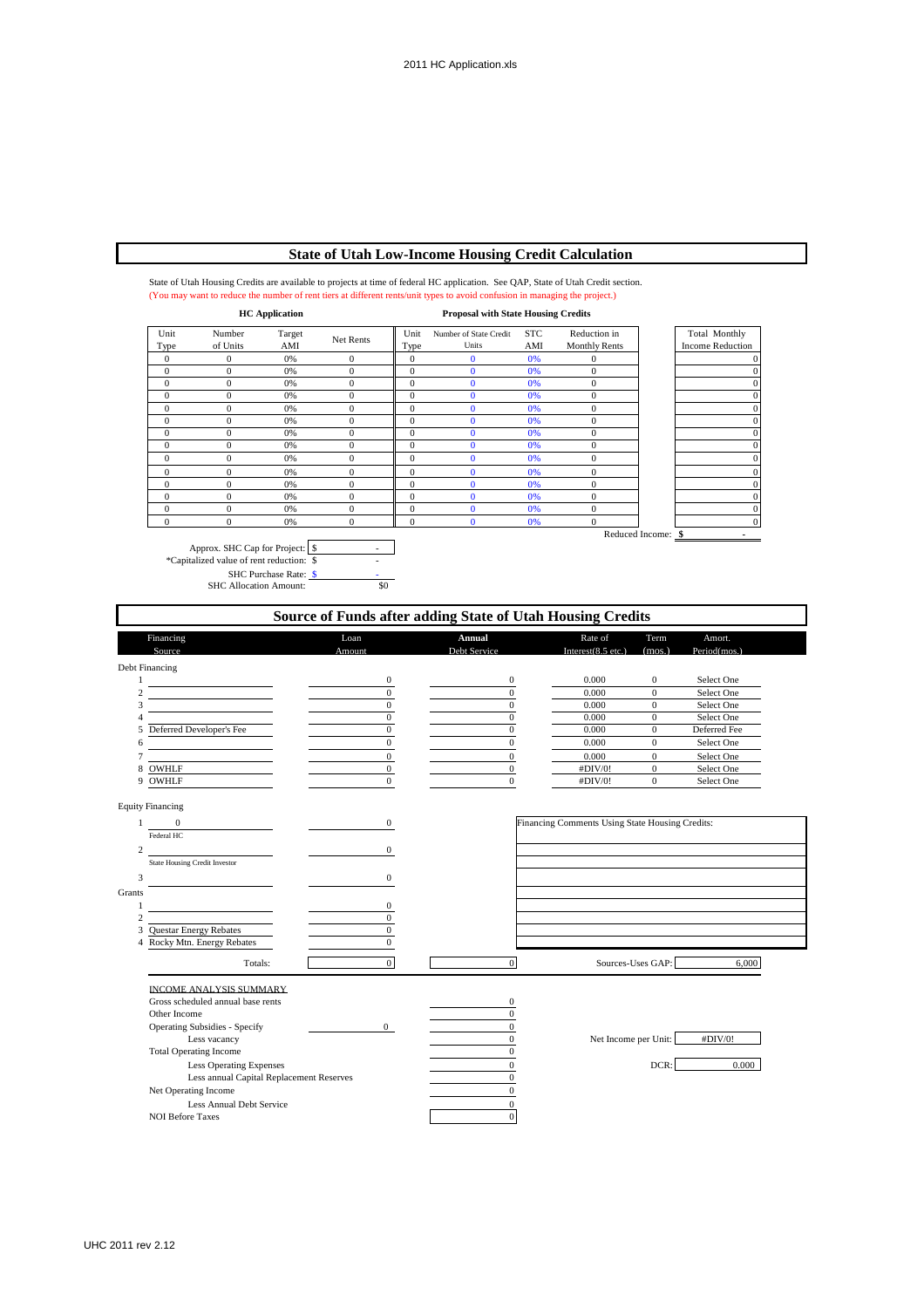# **Project Development Schedule**

|                                                          |                        | <b>Scheduled Date</b> |
|----------------------------------------------------------|------------------------|-----------------------|
|                                                          | <b>ACTIVITY</b>        | mm/dd/yy              |
| A. Site                                                  |                        |                       |
|                                                          | Phase 1 Environmental  |                       |
|                                                          | Closing /Site Transfer |                       |
| <b>B. Plans &amp; Specs (Final) Approved by the City</b> |                        |                       |
| C. Project Signage with UHC Logo                         |                        |                       |
| D. Building Permit                                       |                        |                       |
| E. Groundbreaking                                        |                        |                       |
| <b>F. Construction Begins</b>                            |                        |                       |
| <b>G. Carryover Submission</b>                           |                        |                       |
| H. Occupancy Certificates                                |                        |                       |
| <b>I. Open House/Ribbon Cutting</b>                      |                        |                       |
| J. Lease Up                                              |                        |                       |
| K. Placed in Service (Last Building)                     |                        |                       |
| L. Final Cost Certification                              |                        |                       |

A Project Development Schedule, specific to your type of project (new, rehabilitation, bond and bond rehab) will be sent to you to complete and submit April 1 and September 1 of each year, until the IRS forms 8609 are issued to the project.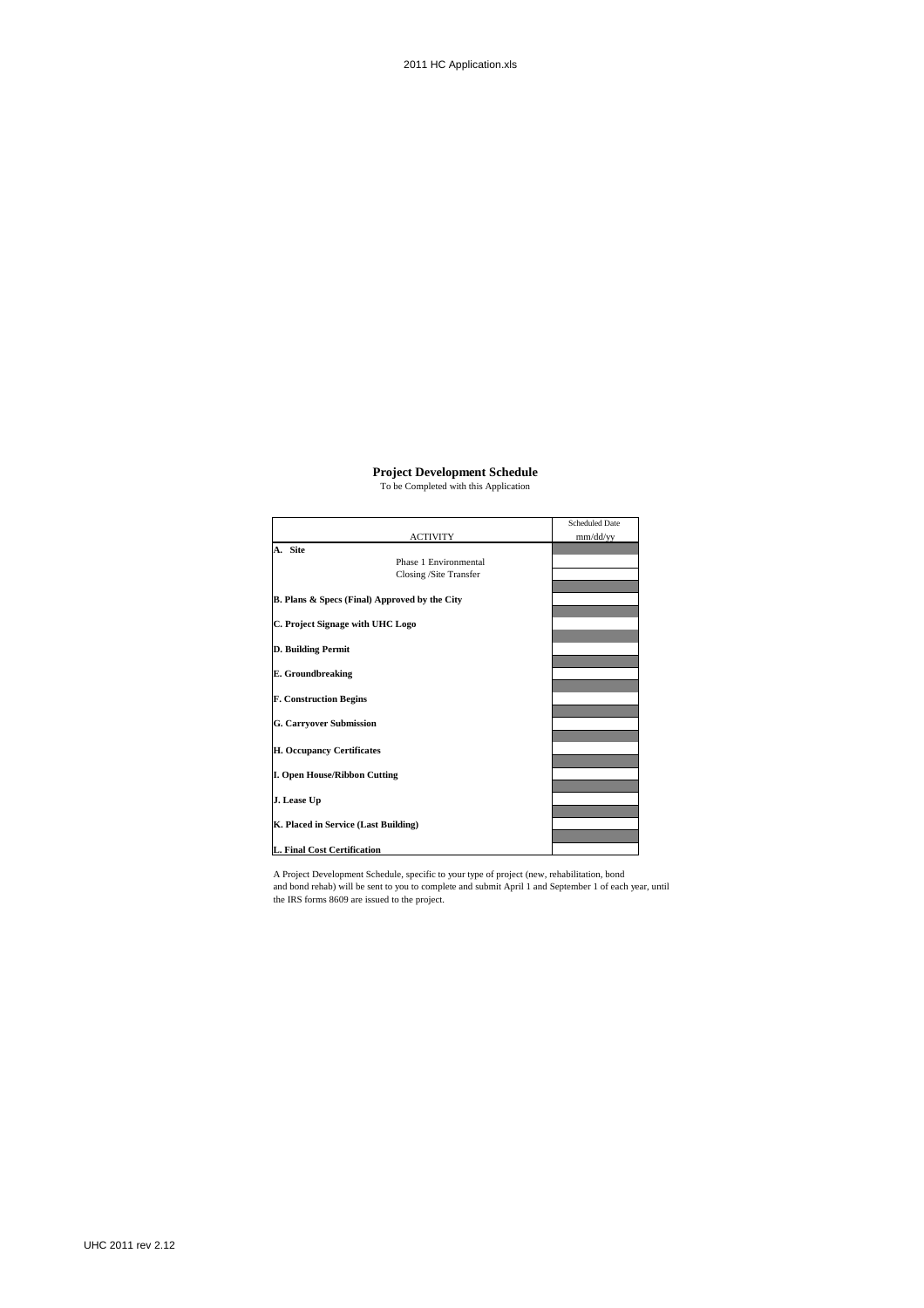# **Housing Credit Fees**

| <b>APPLICATION FEE:</b>                  | Total Amount of Annual Housing Credit Requested                                                                     |                                                                                                                                                                                                                                                                                                                                                                                                                                                                                                                               | \$0                 |
|------------------------------------------|---------------------------------------------------------------------------------------------------------------------|-------------------------------------------------------------------------------------------------------------------------------------------------------------------------------------------------------------------------------------------------------------------------------------------------------------------------------------------------------------------------------------------------------------------------------------------------------------------------------------------------------------------------------|---------------------|
|                                          | \$250 per unit for less than 10 units.<br>Bond Projects: 2% of Tax Credit Request or \$2,500, whichever is greater. | Application Fee: Competitive Projects: 1% of Tax Credit Request or \$2,500, whichever is greater.                                                                                                                                                                                                                                                                                                                                                                                                                             | $\mathbf{s}$        |
|                                          | Same program year resubmissions are \$200 for all types.                                                            |                                                                                                                                                                                                                                                                                                                                                                                                                                                                                                                               |                     |
|                                          | less than 10 units will be assessed \$250 per unit.                                                                 | Reservation Fee: Competitive Projects: 3% of Tax Credit Request or \$2,500, whichever is greater. Projects with                                                                                                                                                                                                                                                                                                                                                                                                               | <sup>\$</sup>       |
|                                          | awarded will be due within 30 days of receipt of the award letter.                                                  | Bond Award Fee: Upon Tax Credit Award an additional fee of the greater of 2% or \$2,500 of the amount                                                                                                                                                                                                                                                                                                                                                                                                                         |                     |
|                                          | Make checks payable to: Utah Housing Corporation                                                                    | The applicant understands that the NON-Refundable Application Fee must accompany the HC Application Package when submitted.                                                                                                                                                                                                                                                                                                                                                                                                   |                     |
| CARRYOVER AND EXTENDED CARRYOVER FEE:    |                                                                                                                     | The Applicant further understands that the Applicant will be assessed a \$1,000 fee at time of Carryover. a discount of \$500<br>will be given to Projects that submit their carryover package on or before November 1. An Extended Carryover fee of \$500<br>will be charged for projects each January the project has not been completed after the Carryover Agreement year.                                                                                                                                                | $\sqrt{5}$<br>1,000 |
| <b>ALLOCATION FEE:</b>                   |                                                                                                                     |                                                                                                                                                                                                                                                                                                                                                                                                                                                                                                                               | $\sqrt{5}$          |
|                                          | Owner. Projects with less than 10 units will be charged an allocation fee of \$300 per unit.                        | The applicant understands that an Allocation Fee equal to the greater of \$3,000 or 4% of the final Annual Credit amount. A<br>discount of 1% will be offered to all projects that submit a complete Final Cost Certification Package within 6 months after<br>the last building is placed in service for new construction and after the last building receives it's final inspection report for<br>rehabilitations or Dec 1st, whichever is earlier. All fees must be paid before IRS Forms 8609 are released to the Project |                     |
| <b>INITIAL COMPLIANCE FEE:</b>           |                                                                                                                     |                                                                                                                                                                                                                                                                                                                                                                                                                                                                                                                               | <sup>\$</sup>       |
|                                          |                                                                                                                     | Total amount due for Compliance Monitoring AT THE TIME THE 8609 IS ISSUED is calculated as follows:                                                                                                                                                                                                                                                                                                                                                                                                                           |                     |
|                                          | Number of Units<br>Less than 26 units<br>greater than 25 units                                                      | Fee Collected<br>\$500 plus \$20 per unit one time fee<br>\$1,000 plus \$20 per unit one time fee                                                                                                                                                                                                                                                                                                                                                                                                                             |                     |
| <b>COMPLIANCE PERIOD MONITORING FEE:</b> |                                                                                                                     | Annual compliance monitoring fees subsequent to the first year are \$20 per Housing Credit unit. The total Annual                                                                                                                                                                                                                                                                                                                                                                                                             | <sup>\$</sup>       |

\$20 per Housing Credit unit. The total Ann Compliance Monitoring fee is payable on or before February 1.

#### SUBSIDY LAYERING REVIEWS DELEGATED TO UHC:

HUD 911 SUBSIDY LAYERING REVIEWS HAVE BEEN DELEGATED TO THE CORPORATION. ALL Tax-Exempt bond financed projects are subject to this review process. Projects receiving HUD Housing Assistance are also subject to this review process. A \$500 review fee is payable with the HUD 2880 form (available from UHC) and a current Sources and Uses Statement after the Housing Credit Reservation has been made by UHC.